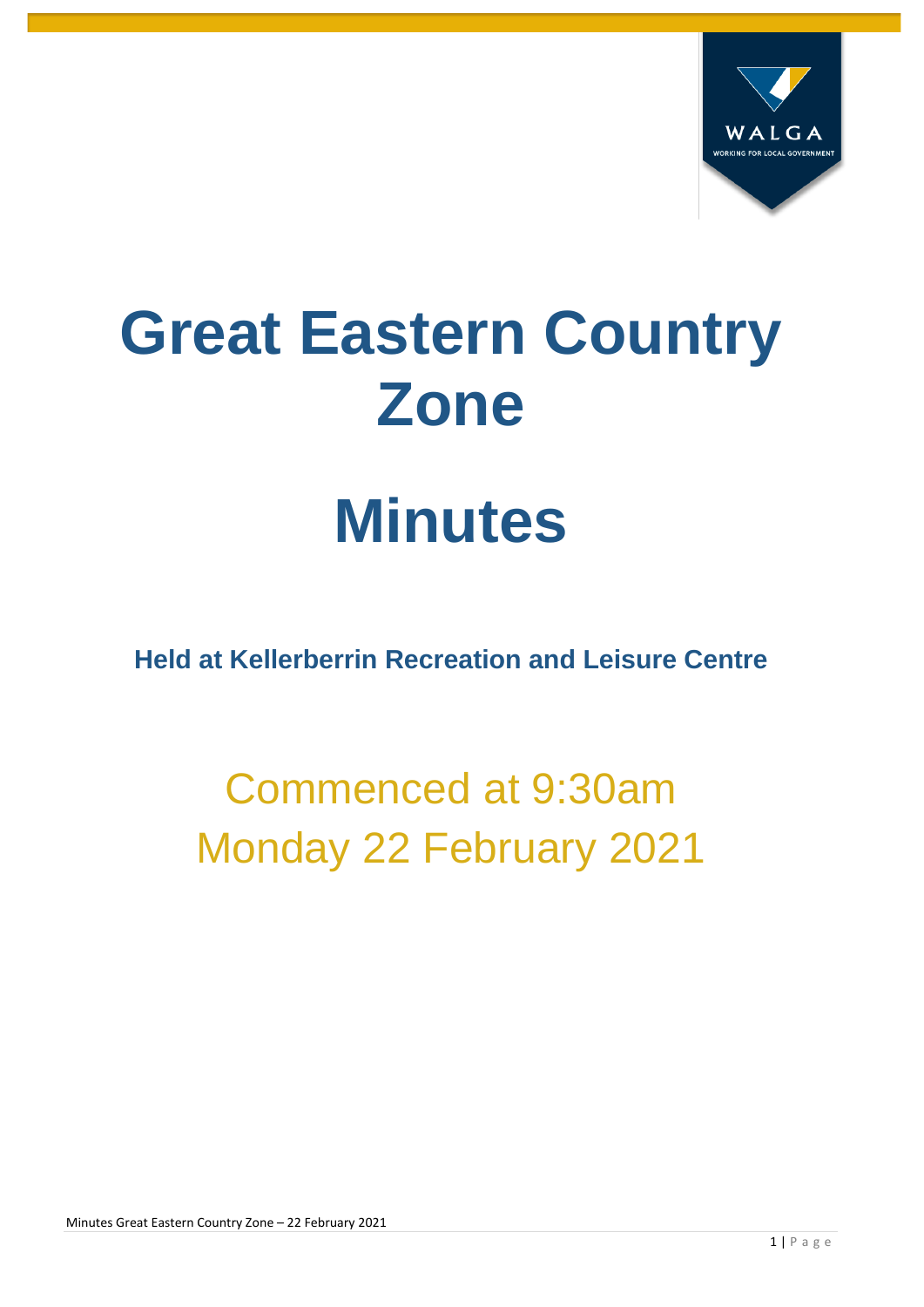#### **Table of Contents**

| 1.       |     |                                                                                                 |    |  |  |  |  |  |
|----------|-----|-------------------------------------------------------------------------------------------------|----|--|--|--|--|--|
| 2.       |     |                                                                                                 |    |  |  |  |  |  |
| 3.<br>4. |     |                                                                                                 |    |  |  |  |  |  |
|          | 4.1 |                                                                                                 |    |  |  |  |  |  |
| 5.       |     |                                                                                                 |    |  |  |  |  |  |
|          | 5.1 | Confirmation of Minutes from the Great Eastern Country Zone meeting held Thursday               |    |  |  |  |  |  |
|          | 5.2 | Business Arising from the Minutes of the Great Eastern Country Zone Meeting                     |    |  |  |  |  |  |
|          |     | 5.3 Confirmation of Minutes from the Great Eastern Country Zone Meeting of the Executive        |    |  |  |  |  |  |
|          | 5.4 | Business Arising from the Minutes of the Great Eastern Country Zone Executive                   |    |  |  |  |  |  |
|          |     |                                                                                                 |    |  |  |  |  |  |
|          |     |                                                                                                 |    |  |  |  |  |  |
| 6.       | 6.1 | <b>ZONE BUSINESS</b>                                                                            |    |  |  |  |  |  |
|          | 6.2 |                                                                                                 |    |  |  |  |  |  |
|          | 6.3 |                                                                                                 |    |  |  |  |  |  |
|          | 6.4 | Proposed Review of the Road Asset Preservation Model (APM)  11                                  |    |  |  |  |  |  |
| 7.       |     |                                                                                                 |    |  |  |  |  |  |
|          | 7.1 |                                                                                                 |    |  |  |  |  |  |
|          | 7.2 |                                                                                                 |    |  |  |  |  |  |
|          | 7.3 |                                                                                                 |    |  |  |  |  |  |
|          | 7.4 |                                                                                                 |    |  |  |  |  |  |
|          | 7.5 |                                                                                                 |    |  |  |  |  |  |
| 8.       |     | WESTERN AUSTRALIAN LOCAL GOVERNMENT ASSOCIATION (WALGA)<br><b>BUSINESS</b>                      | 17 |  |  |  |  |  |
|          | 8.1 |                                                                                                 |    |  |  |  |  |  |
|          | 8.2 |                                                                                                 |    |  |  |  |  |  |
|          | 8.3 |                                                                                                 |    |  |  |  |  |  |
|          | 8.4 | Review of WALGA State Council Agenda - Matters for Noting / Information  24                     |    |  |  |  |  |  |
|          | 8.5 | Review of WALGA State Council Agenda - Organisational Reports 24                                |    |  |  |  |  |  |
|          | 8.6 |                                                                                                 |    |  |  |  |  |  |
|          | 8.7 |                                                                                                 |    |  |  |  |  |  |
| 9.       |     |                                                                                                 |    |  |  |  |  |  |
| 10.      |     | <b>AGENCY REPORTS</b><br>10.1 Department of Local Government, Sport and Cultural Industries  25 |    |  |  |  |  |  |
|          |     |                                                                                                 |    |  |  |  |  |  |
|          |     |                                                                                                 |    |  |  |  |  |  |
|          |     |                                                                                                 |    |  |  |  |  |  |
| 11.      |     |                                                                                                 |    |  |  |  |  |  |
|          |     |                                                                                                 |    |  |  |  |  |  |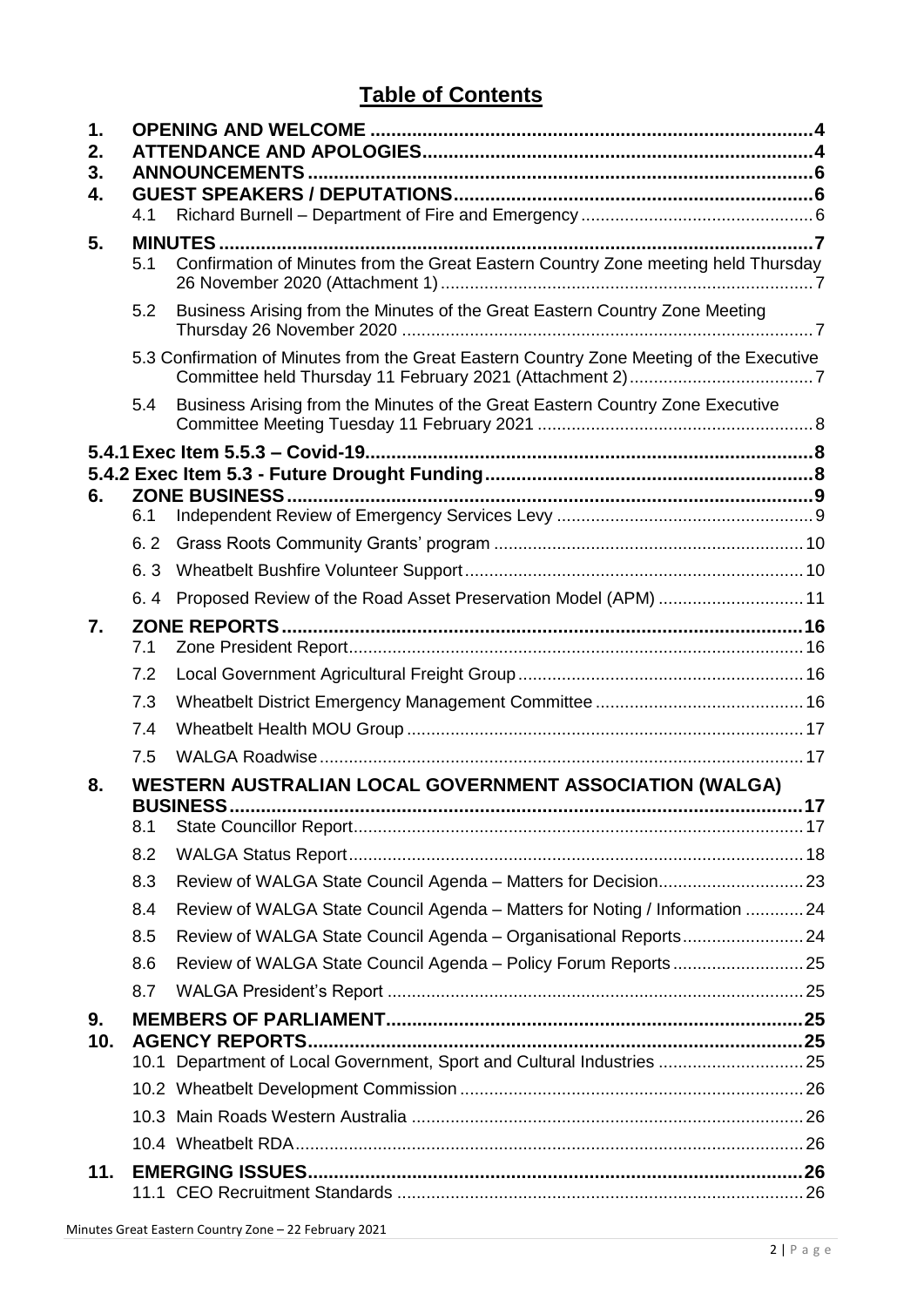| 11.2 Federal Government National On-Farm Emergency Water Infrastructure Rebate |  |
|--------------------------------------------------------------------------------|--|
|                                                                                |  |
|                                                                                |  |
|                                                                                |  |
|                                                                                |  |
|                                                                                |  |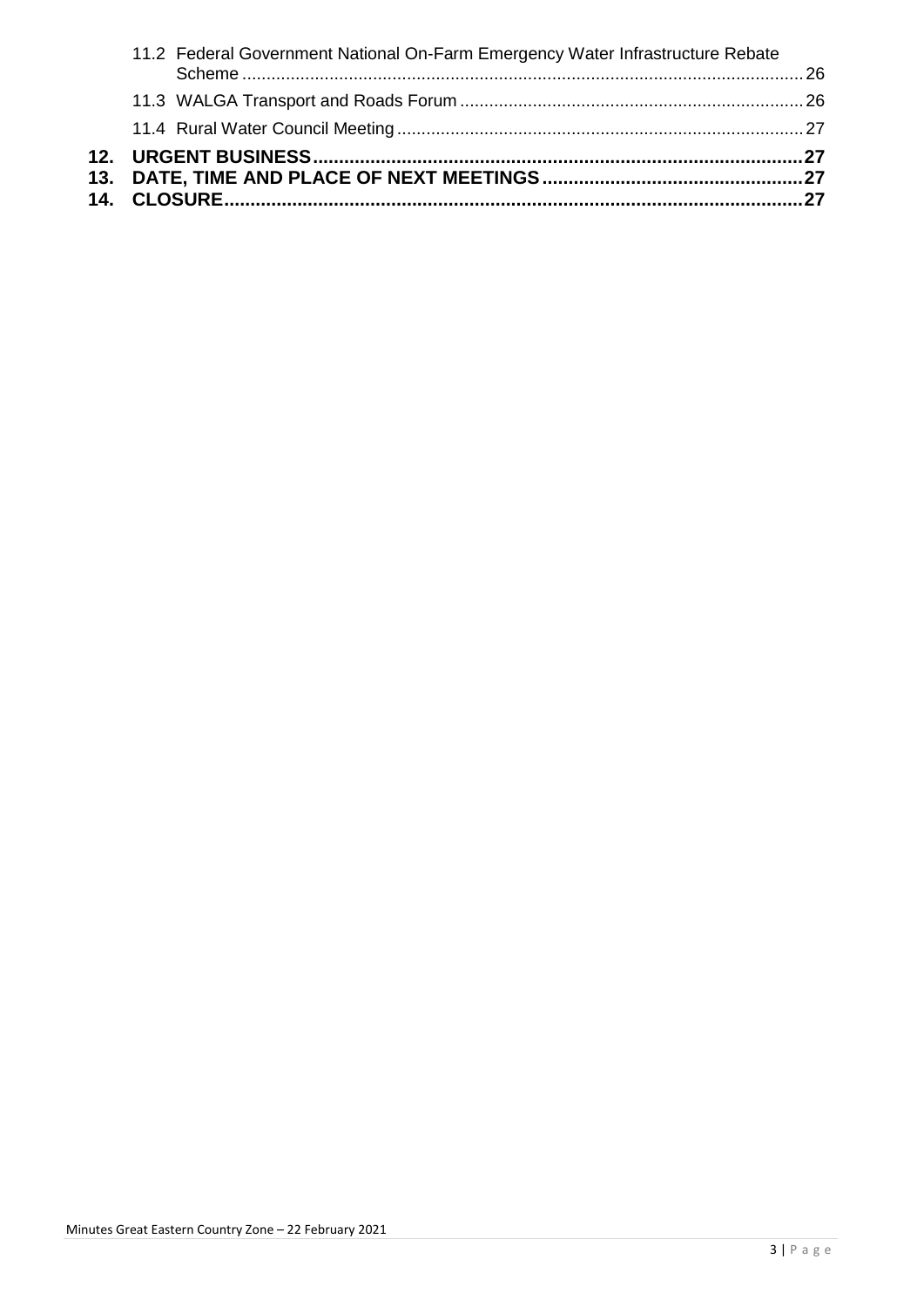## **Great Eastern Country Zone**

**Meeting held at Kellerberrin Recreation and Leisure Centre Commenced at 9.30am, Monday 22 February 2021**

### **Minutes**

#### <span id="page-3-0"></span>**1. OPENING AND WELCOME**

#### <span id="page-3-1"></span>**2. ATTENDANCE AND APOLOGIES**

| <b>Shire of Bruce Rock</b>     | President Cr Stephen Strange                                        |
|--------------------------------|---------------------------------------------------------------------|
|                                | Cr Ramesh Rajagopalan                                               |
|                                | Mr Darren Mollenoyux Chief Executive Officer non-voting<br>delegate |
| <b>Shire of Cunderdin</b>      | Mr Stuart Hobley Chief Executive Officer non-voting delegate        |
| <b>Shire of Kellerberrin</b>   | <b>President Cr Rodney Forsyth</b>                                  |
|                                | Lenin Pervan Deputy Chief Executive Officer non-voting delegate     |
| <b>Shire of Kondinin</b>       | Ms Mia Maxfield Chief Executive Officer non-voting delegate         |
| <b>Shire of Koorda</b>         | <b>President Cr Jannah Stratford</b>                                |
|                                | Mr Darren Simmons Chief Executive Officer non-voting delegate       |
| <b>Shire of Merredin</b>       | <b>President Cr Julie Flockart</b>                                  |
|                                | Mr Mark Dacombe Chief Executive Officer non-voting delegate         |
| <b>Shire of Mount Marshall</b> | President Cr Tony Sachse - Deputy Chair                             |
|                                | Mr John Nuttall Chief Executive Officer non-voting delegate         |
| <b>Shire of Narembeen</b>      | Cr Kellie Mortimore                                                 |
|                                | <b>Tamara Clarkson Executive Manager Corporate Services</b>         |
|                                | Mr David Blurton Chief Executive Officer non-voting delegate        |
| <b>Shire of Nungarin</b>       | President Cr Pippa DeLacey                                          |
|                                | Mr Leonard Long Chief Executive Officer non-voting delegate         |
| <b>Shire of Tammin</b>         | Mr Neville Hale Chief Executive Officer non-voting delegate         |
| <b>Shire of Trayning</b>       | <b>Cr Geoff Waters</b>                                              |
|                                | Ms Leanne Parola Chief Executive Officer non-voting delegate        |
| <b>Shire of Westonia</b>       | President Cr Karin Day                                              |
|                                | Mr Jamie Criddle Chief Executive Officer non-voting delegate        |
| <b>Shire of Wyalkatchem</b>    | <b>President Cr Quentin Davies</b>                                  |
|                                | Mr Peter Klein Chief Executive Officer non-voting delegate          |
| <b>Shire of Yilgarn</b>        | President Cr Wayne Della Bosca                                      |
|                                | Cr Bryan Close                                                      |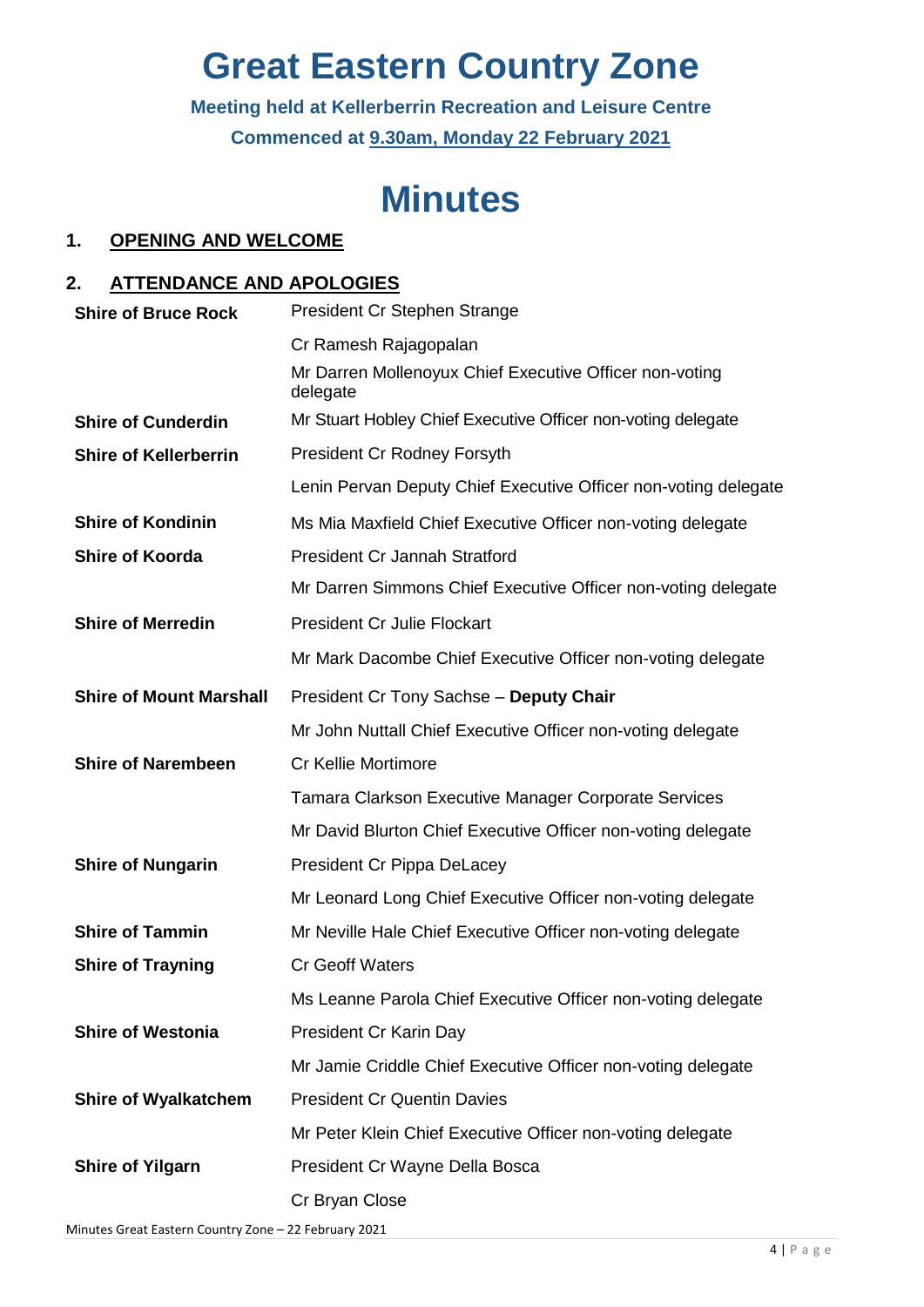|                         | Mr Peter Clarke Chief Executive Officer non-voting delegate                                                                                                                                           |
|-------------------------|-------------------------------------------------------------------------------------------------------------------------------------------------------------------------------------------------------|
| <b>WALGA</b>            | Tony Brown, Executive Manager Governance & Organisational<br><b>Services</b>                                                                                                                          |
|                         | Narelle Cant, Executive Manager, Strategy, Policy and Planning,<br>Strategy, Policy and Planning                                                                                                      |
|                         | Cliff Simpson - Road Safety Advisor (Wheatbelt North),<br>Infrastructure                                                                                                                              |
|                         | Naoimh Donaghy, Governance and Organisational Services<br><b>Officer</b>                                                                                                                              |
| <b>GUESTS</b>           | Richard Burnell, Executive Director Corporate Services -<br>Department of Fire and Emergency Management<br>Jennifer Collins - Department of Local Government, Sport and<br><b>Cultural Industries</b> |
|                         | Rob Cossart, Wheatbelt Development Commission, CEO                                                                                                                                                    |
|                         | Grant Arthur, Wheatbelt Development Commission, Director<br><b>Regional Services</b>                                                                                                                  |
|                         | Mandy Walker, RDA Wheatbelt, Director Regional Development                                                                                                                                            |
|                         | Craig Manton, Main Roads, Regional Manager                                                                                                                                                            |
|                         | Hon Mia Davies, MLA                                                                                                                                                                                   |
| <b>Apologies</b>        |                                                                                                                                                                                                       |
| Shire of Narembeen      | President Rhonda Cole - Zone Chair                                                                                                                                                                    |
| Shire of Dowerin        | <b>President Darrel Hudson</b>                                                                                                                                                                        |
|                         | Cr Adam Metcalf                                                                                                                                                                                       |
|                         | Rebecca McCall, Chief Executive Officer                                                                                                                                                               |
| Shire of Cunderdin      | Cr Alison Harris                                                                                                                                                                                      |
|                         | Cr Dennis Whisson - Shire President                                                                                                                                                                   |
| Shire of Kellerberrin   | Cr Scott O'Neill                                                                                                                                                                                      |
|                         | Mr Raymond Griffiths Chief Executive Officer non-voting delegate                                                                                                                                      |
| Shire of Kondinin       | <b>President Cr Sue Meeking</b>                                                                                                                                                                       |
|                         | Cr Bev Gangell                                                                                                                                                                                        |
| Shire of Koorda         | Cr Pamela McWha                                                                                                                                                                                       |
| Shire of Merredin       | <b>Mal Willis</b>                                                                                                                                                                                     |
| Shire of Mount Marshall | <b>Cr Nick Gillett</b>                                                                                                                                                                                |
| Shire of Mukinbudin     | <b>President Gary Shadbolt</b>                                                                                                                                                                        |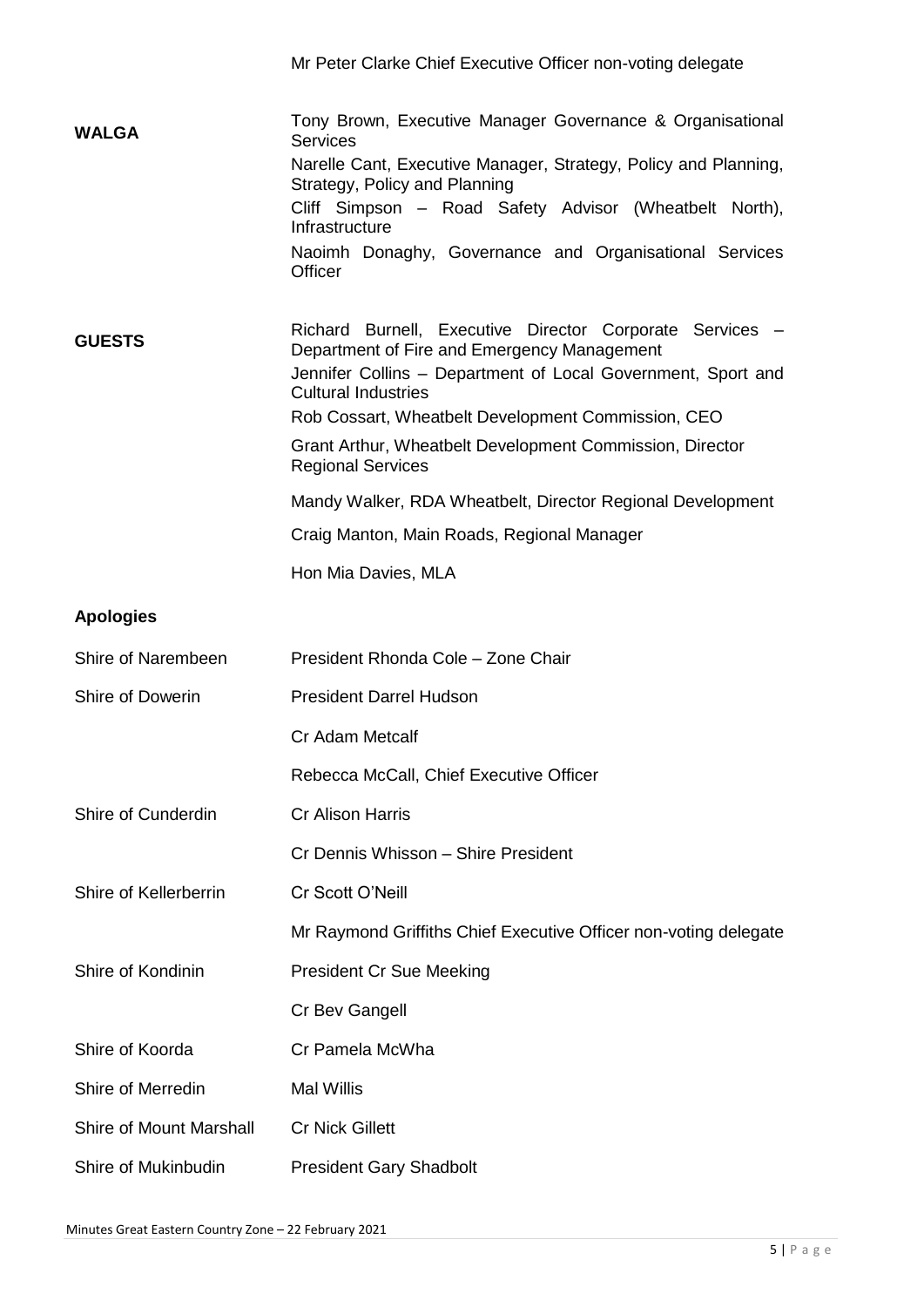| <b>Cr Rod Comerford</b>                                                                                                            |
|------------------------------------------------------------------------------------------------------------------------------------|
| Mr Dirk Sellenger Chief Executive Officer non-voting delegate                                                                      |
| Cr Gary Coumbe                                                                                                                     |
| Cr Glenice Batchelor                                                                                                               |
| Cr Tania Daniels                                                                                                                   |
| <b>President Cr Melanie Brown</b>                                                                                                  |
| Cr Bill Huxtable                                                                                                                   |
| Cr Owen Garner                                                                                                                     |
| Hon Martin Aldridge MLC, Agricultural Region<br>Hon Laurie Graham MLC, Agricultural Region<br>Darren West MLC, Agricultural Region |
|                                                                                                                                    |

#### **Attachments**

The following are provided as attachments to the agenda:

- 1. Minutes Great Eastern Country Zone 26 November 2020
- 2. Minutes GECZ Executive Committee Meeting 11 February 2021
- 3. COVID-19 Welfare Centre Guide version V1.02\_231220
- 4. Wheatbelt OASG Minutes, 27 January 2021
- 5. Wheatbelt Human Services Managers Forum
- 6. The Wheatbelt Education Engagement Plan Action Plans
- 7. WALGA Presidents Report March 2021
- 8. RDA Wheatbelt zone update February 2021

State Council Agenda – via link: [State Council Agenda, March 2021](https://walga.asn.au/getattachment/a0676f1f-652d-4ebf-96ec-ff8fa747425b/Agenda-State-Council-3-March-2021.pdf)

#### **DECLARATIONS OF INTEREST**

Cr Tony Sachse, Shire of Mt Marshall, declared an interest in regards to Item 8.3, "WALGA Applicant for the DFES Local Government Grant Scheme State Emergency Service Capital grants Committee", and "WALGA Applicant for the DFES Local Government Grants Scheme Bush Fire Services Capital Grants Committee" – both applications are pending Ministerial Approval.

Declaration of interest was acknowledged by the Zone.

#### <span id="page-5-0"></span>**3. ANNOUNCEMENTS**

#### <span id="page-5-1"></span>**4. GUEST SPEAKERS / DEPUTATIONS**

#### <span id="page-5-2"></span>**4.1 Richard Burnell – Department of Fire and Emergency**

Richard Burnell, Executive Director Corporate Services – Department of Fire and Emergency Management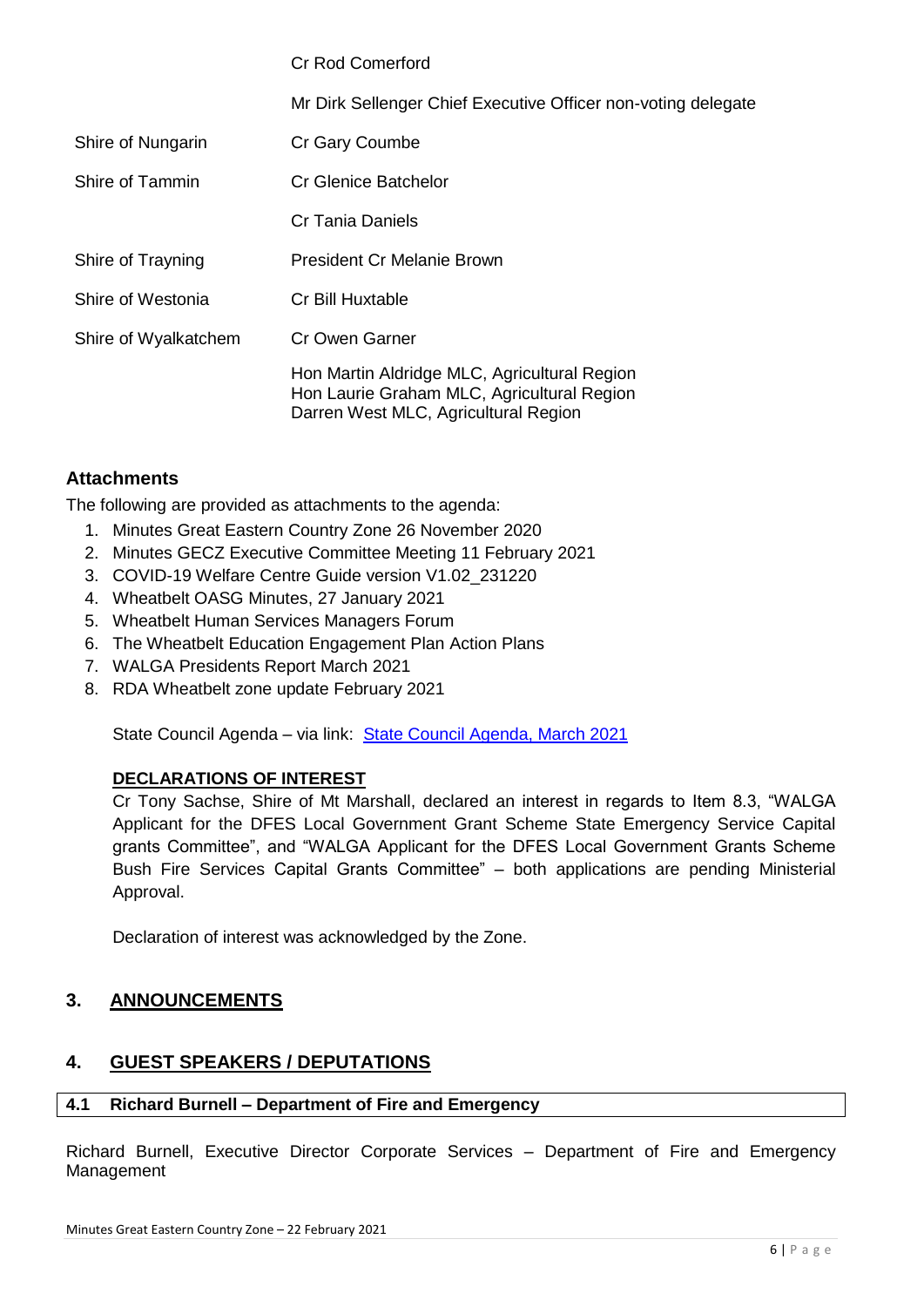The Zone extended an invitation to Richard Burnell, Executive Director Corporate Services – Department of Fire and Emergency Management to provide an update regard to the Telstra battery backup item referred to at the last zone meeting (18, 6.3), November 2020.

Richard presented to the Zone and his presentation is attached.

#### *Comment*

Rob Cossart, CEO of the Wheatbelt Development Commission, suggested the Great Eastern Country Zone extend an invite to a Department of Primary Industries and Regional Development representative to expand on funding opportunities in respect to the issue.

#### **NOTED**

#### <span id="page-6-0"></span>**5. MINUTES**

#### <span id="page-6-1"></span>**5.1 Confirmation of Minutes from the Great Eastern Country Zone meeting held Thursday 26 November 2020 (Attachment 1)**

The Minutes of the Great Eastern Country Zone meeting held on Thursday 26 November 2020 have previously been circulated to Member Councils.

#### **RESOLUTION**

#### **Moved: Cr Rodney Forsyth Seconded: Cr Wayne Della Bosca**

**That the Minutes of the Great Eastern Country Zone meeting held Thursday 26 November 2020 are confirmed as a true and accurate record of the proceedings.**

#### **CARRIED**

#### <span id="page-6-2"></span>**5.2 Business Arising from the Minutes of the Great Eastern Country Zone Meeting Thursday 26 November 2020**

#### **NIL**

#### <span id="page-6-3"></span>**5.3 Confirmation of Minutes from the Great Eastern Country Zone Meeting of the Executive Committee held Thursday 11 February 2021 (Attachment 2)**

The Minutes of the Great Eastern Country Zone Executive Committee Meeting held on Thursday 11 February are for endorsement.

#### **RESOLUTION**

**Moved: Cr Quentin Davies Seconded: Cr Julie Flockart**

**That the Minutes of the Great Eastern Country Zone Executive Committee meeting held Thursday 11 February 2021 be endorsed.**

#### **CARRIED**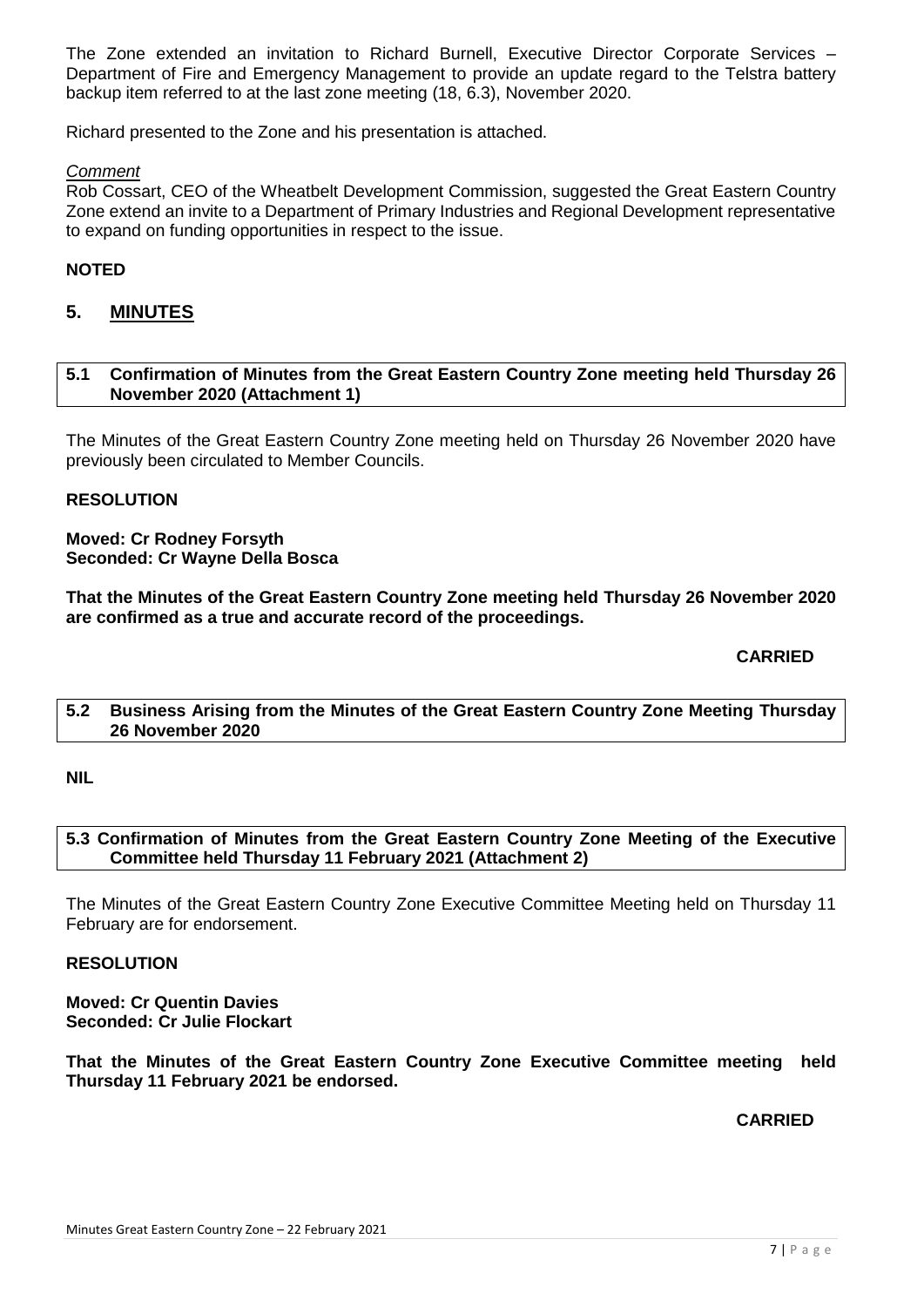#### <span id="page-7-0"></span>**5.4 Business Arising from the Minutes of the Great Eastern Country Zone Executive Committee Meeting Tuesday 11 February 2021**

#### <span id="page-7-1"></span>**5.4.1 Exec Item 5.5.3 – Covid-19**

The Shire of Wyalkatchem raised concerns with the lack of direction provided to Wheatbelt communities during the recent COVID-190 lockdown of the Perth, Peel and South West regions.

Many Wheatbelt residents had spent time in the Perth, Peel and South West regions and then returned to the Wheatbelt and there was very little information provided as to how Wheatbelt communities should handle the situation.

#### *Zone Discussion*

Cr Davies voiced concerns at the lack of direction and associated risks issued to Wheatbelt communities in relation to the recent Covid-19 lockdown. It was noted events had taken place in the Wheatbelt during the two week lockdown period which may have put communities at risk due to lack of guidelines from the State government.

Hon Mia Davies MLA shared with the Zone that these concerns have been raised with the Commissioner. The underlying response from the Commissioner being that the lockdown areas were decided on population density and individuals should 'use common sense' in their decision making.

Cr Sachse commended WALGA for issuing timely information echoing State decisions. Going forward, Cr Sachse suggested the State need to offer guidance for future lockdowns directly related to regional communities.

#### **NOTED**

#### <span id="page-7-2"></span>**5.4.2 Exec Item 5.3 - Future Drought Funding**

#### **Background:**

*Future Drought Funding: -* Discussion ensued on obtaining further information on this issue. Cr Sachse advised of the Federal Government National On-Farm Emergency Water Infrastructure Rebate Scheme, where it would be good for the State Government to provide additional funding to support this program. However State Government Minister Dave Kelly (DWER) has said that it needs to wait until the new 21/22 State budget. Also, the recent State Government announcement of \$7.3 million infrastructure plan to upgrade and refurbish 70 community dams in the State's Wheatbelt and Great Southern regions and securing funding for 511 water efficiency rebates for WA dry region farmers was discussed.

In addition, the State Government has made a recent announcement on desalination [https://www.mediastatements.wa.gov.au/Pages/McGowan/2021/02/Watersmart-Farms-funding-to](https://www.mediastatements.wa.gov.au/Pages/McGowan/2021/02/Watersmart-Farms-funding-to-drive-on-farm-desalination.aspx)[drive-on-farm-desalination.aspx](https://www.mediastatements.wa.gov.au/Pages/McGowan/2021/02/Watersmart-Farms-funding-to-drive-on-farm-desalination.aspx) by Minister Alannah MacTiernan, which is a great initiative and is the sort of investment in technology that is needed.

The meeting was advised that information from the Wheatbelt Development Commission is that the funding may be targeted at the Wheatbelt South and Great Southern regions due to their recent water related issues.

The Executive Committee also suggested Rob Cossart, CEO of Wheatbelt Development Committee be invited to the next meeting to discuss this State Government funding initiative

The Great Eastern Country Zone Executive Committee resolved:

- 1. That the Hon Minister for Water, Dave Kelly be invited to discuss the National On-Farm Emergency Water Infrastructure Rebate Scheme and potential State Government funding
- 2. That Rob Cossart, CEO, Wheatbelt Development Commission be invited to present on the State Government's new \$1.5 million Watersmart Farms project to research sustainable water supply options and optimise on-farm desalinisation technology to help build drought resilient WA farms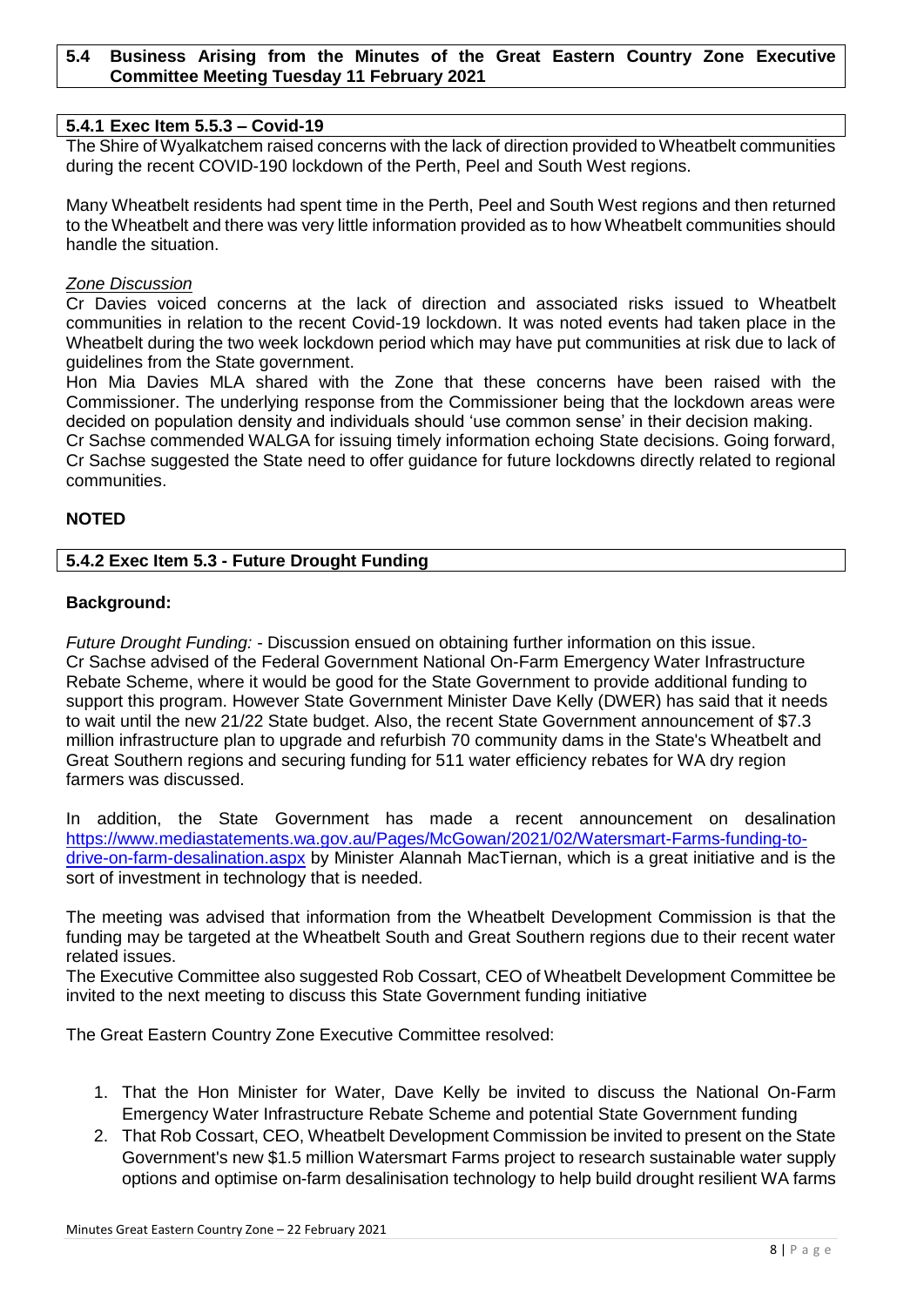Due to the State Government entering caretaker mode the above speakers are unavailable for this meeting

#### **RESOLUTION**

#### **Moved: Cr Stephen Strange Seconded: Cr Julie Flockart**

**That the Zone defer this item to the next meeting of the Great Eastern Country Zone on 27 April 2021**

**CARRIED**

#### <span id="page-8-0"></span>**6. ZONE BUSINESS**

#### <span id="page-8-1"></span>**6.1 Independent Review of Emergency Services Levy**

#### **Background**

At the Wheatbelt East Regional Organisation of Councils (WEROC) Inc. Board Meeting held on Thursday 26 November 2020, a presentation was given by Mr. Darren Brown the Executive Officer of Bushfire Volunteers WA.

In his presentation, Mr. Brown highlighted the lack of transparency on behalf of the Department of Fire and Emergency Services (DFES) with regard to how the Emergency Services Levy (ESL) is expended.

Rebekah Burges, EO WEROC emailed the following;

*The WEROC Inc. Board felt that the issues outlined by Mr. Brown* (EO of Bushfire Volunteers WA) *should be addressed at the Zone level as it impacts all Local Governments not just those that belong to WEROC. The Board resolved to ask that an independent review of the Emergency Services Levy be requested by WALGA on behalf of the Great Eastern Country Zone.* 

#### *Comment*

The committee were advised that a full review of the ESL was undertaken by the Economic Regulation Authority in 2017. It would be appropriate to ask DFES for some further information about their progress with actioning the reviews' recommendations.

DFES Commissioner Klemm will be attending the State Council Strategic Forum on 3 March which will provide an opportunity for State Council to discuss Emergency Management matters, including the ESL, with him.

The Zone could invite a representative from DFES to attend the April 2021 Zone meeting to present on the ESL, which will assist to gain a broader understanding of the current issues.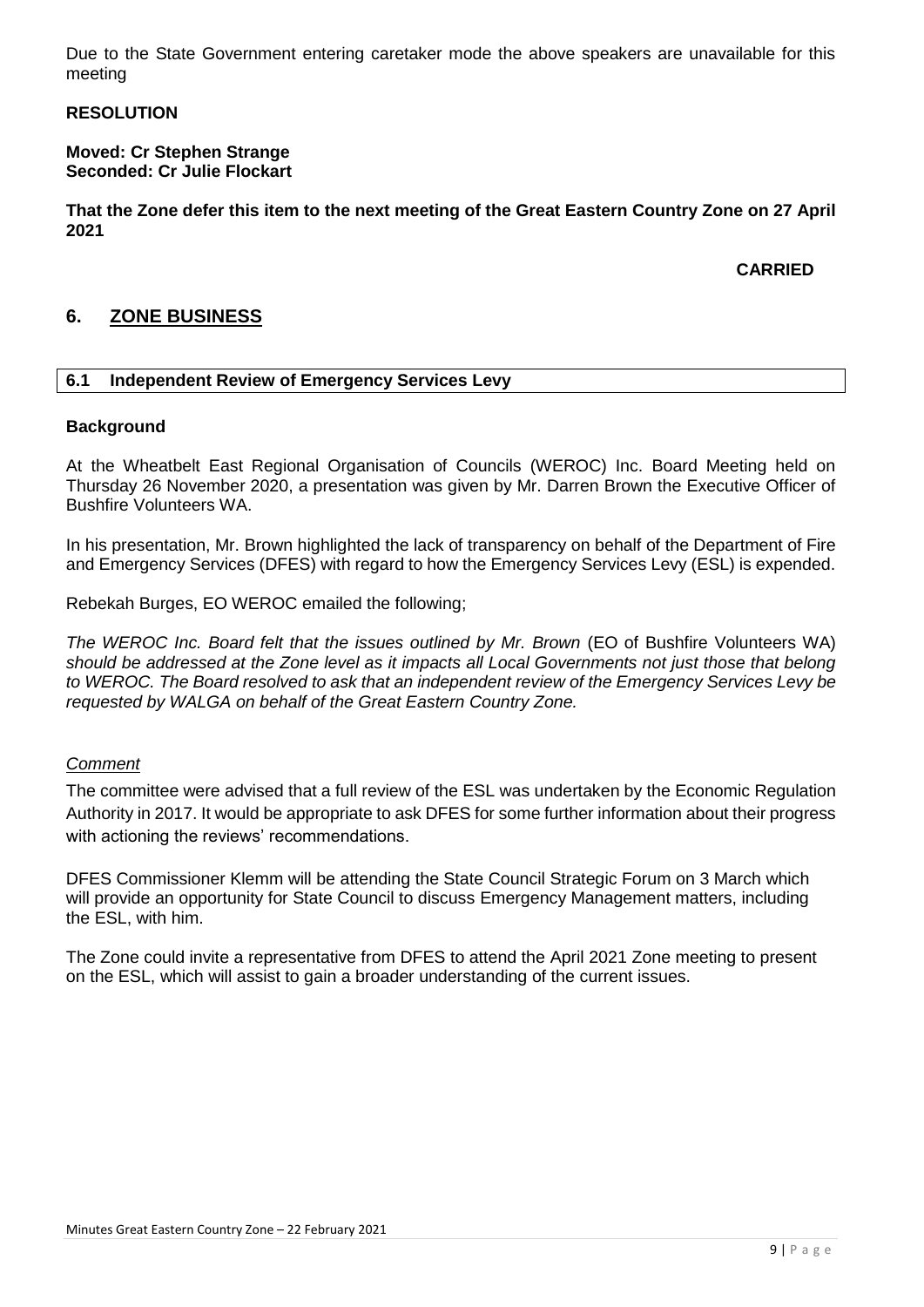**Moved: Cr Ramesh Rajagopalan Seconded: Cr Rodney Forsyth**

**That the Great Eastern Country Zone invite a representative from DFES to present on the ESL and provide a broader understanding of the issues.**

**CARRIED**

#### <span id="page-9-0"></span>**6. 2 Grass Roots Community Grants' program**

#### **Background**

The CBH Group is Australia's largest co-operative and a leader in the Australian grain industry, with operations extending along the value chain from grain storage, handling, transport, marketing and processing.

CBH offer a grants program which provides financial assistance to grain growing communities for projects which contribute to the health and vitality of their communities.

CBH's ['Grass Roots Community Grants '](https://www.cbh.com.au/cbh-community/grass-roots-community-grants-program) program is now open for applications, closing on Sunday 28 February.

Some key points on this round of the program:

- Closes 28 February. Next round opens 1 August
- Grants available for community-related events up (funding limit up to \$5,000) and small scale infrastructure projects (funding limit up to \$20,000)
- One application per round per organisation
- Applications take approx. 6 weeks to assess from closing date and are assessed by a committee made up of growers (Growers' Advisory Council (GAC) members), regional and HO employees.
- We have a total of \$150,000 this round to allocate to events/projects

#### **Is your proposal right for CBH ?**

Applications are assessed on the following criteria:

- Located within a core grain growing community in WA
- Fit with CBH's [purpose,](https://www.cbh.com.au/about-cbh) values and behaviour (please review our website for what we do not fund)
- Contribute to the vitality, development, well being and/or safety of grain growing regions
- Promote a positive image of agricultural industry and as an employer
- Have value, relevance and credibility to our growers, customers, CBH and/or its employees
- Promote the development of future community and industry leaders

Any questions from community groups can be directed to: [corporateaffairs@cbh.com.au](mailto:corporateaffairs@cbh.com.au)

#### **NOTED**

#### <span id="page-9-1"></span>**6. 3 Wheatbelt Bushfire Volunteer Support**

The Great Eastern Country Zone, Executive committee noted that many Wheatbelt volunteer fire fighters assisted in the recent fires.

Large numbers of volunteer fire fighters from the Wheatbelt have attended the Beverley, York, Wundowie, Red Gully and Wooroloo fires this summer. Also volunteers were called out to help fight a fire northwest of the Flying Fox Mine on the Kondinin /Dundas boundary area.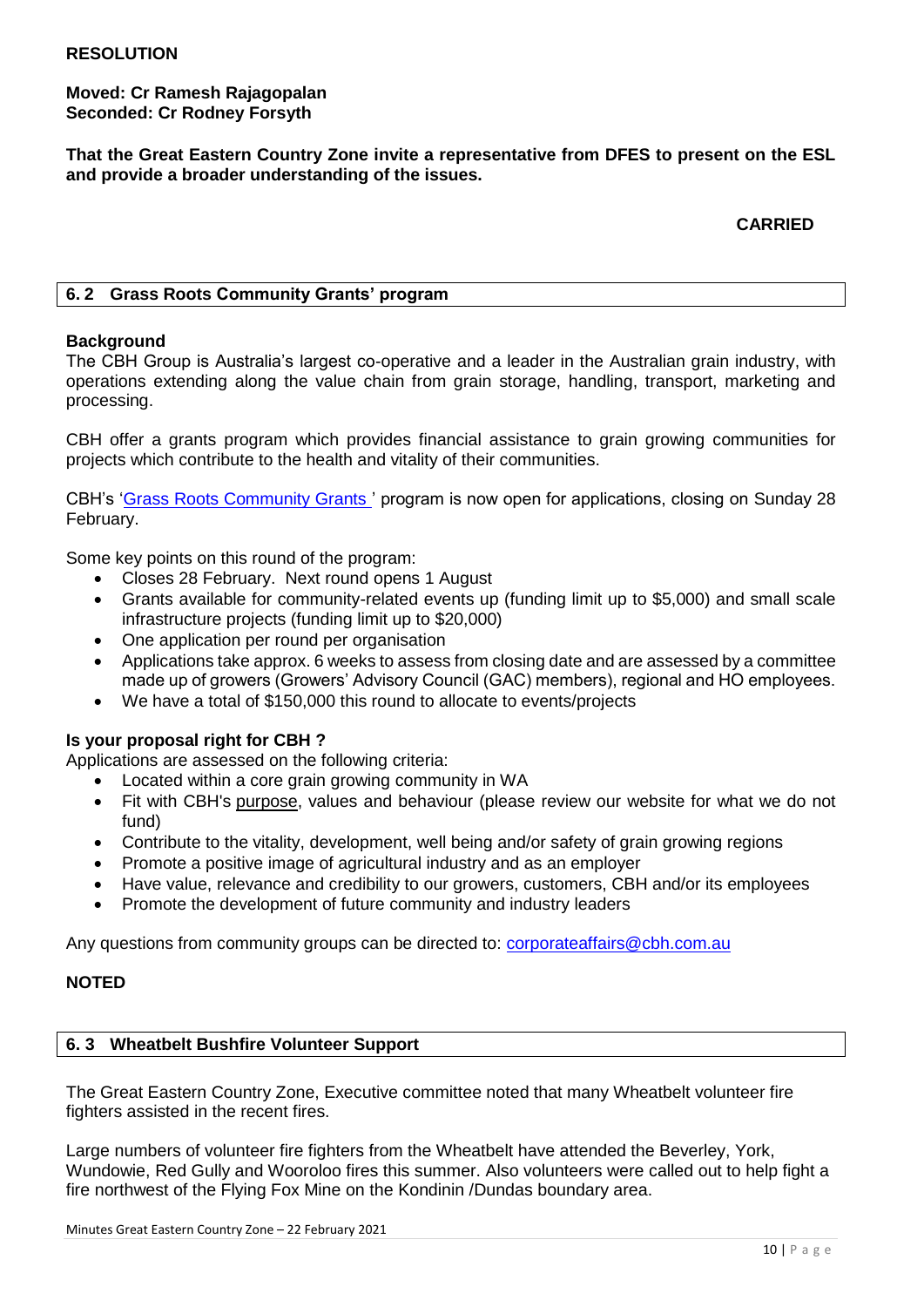This excellent response has undoubtedly helped minimize the spread of these fires, and the associated risk to personal injury and property damage.

#### **NOTED**

#### <span id="page-10-0"></span>**6. 4 Proposed Review of the Road Asset Preservation Model (APM)**

*By Ian Duncan, Executive Manager Infrastructure WALGA*

#### **Recommendation**

That the Zone:

• Provide feedback to the WALGA Infrastructure Policy Team regarding a preferred advocacy approach to any review of the Road Asset Preservation Model (APM).

#### **Executive Summary**

- A Zone Council recommendation to review the Road Asset Preservation Model (APM) was referred to the Infrastructure Policy Team in December 2020. The Policy Team resolved to seek views from Zones before recommending the development of a formal State Council agenda paper.
- This paper sets out options to guide the development of a Zone resolution.
- The Asset Preservation Model was developed as a Commonwealth requirement for the distribution of Commonwealth Government road grants among Local Governments in an efficient and equitable manner, taking account of local asset preservation needs and costs. It is currently used to distribute a range of Federal and State Government grant funding allocations.
- Despite being used to allocate large sums of public funding, operation of the APM is not well understood within the Local Government sector.
- The APM is not readily accessible to Local Governments. Limited documentation and complexity means that more open access alone would not be helpful in achieving strong understanding of the processes that underpin the output.
- Complexity of the APM makes it difficult to predict the effects on funding allocations of changes to the model or input parameters.
- This paper proposes five options that could be considered to address this issue, for WALGA to advocate to the Grants Commission.
- The options are not mutually exclusive, and some could be combined as a staged approach.
- The five options are:
	- 1. Re-format and re-label the model, to improve its legibility for all users and make it available to the Local Government sector in a form that would enable stakeholders to understand it.
	- 2. Review the parameters within the model, in order to increase the accuracy of road maintenance costs within the model.
	- 3. Advocate to the Grants Commission to undertake a review of the cost regions and minimum standards to ensure that these appropriately reflect the costs faced by Local Government and the current development of the road network
	- 4. Advocate to the Grants Commission to undertake an appropriately-resourced process to review and rebuild the road Asset Preservation Model. This new model should be as simple as possible while still delivering an equitable distribution of funding among Local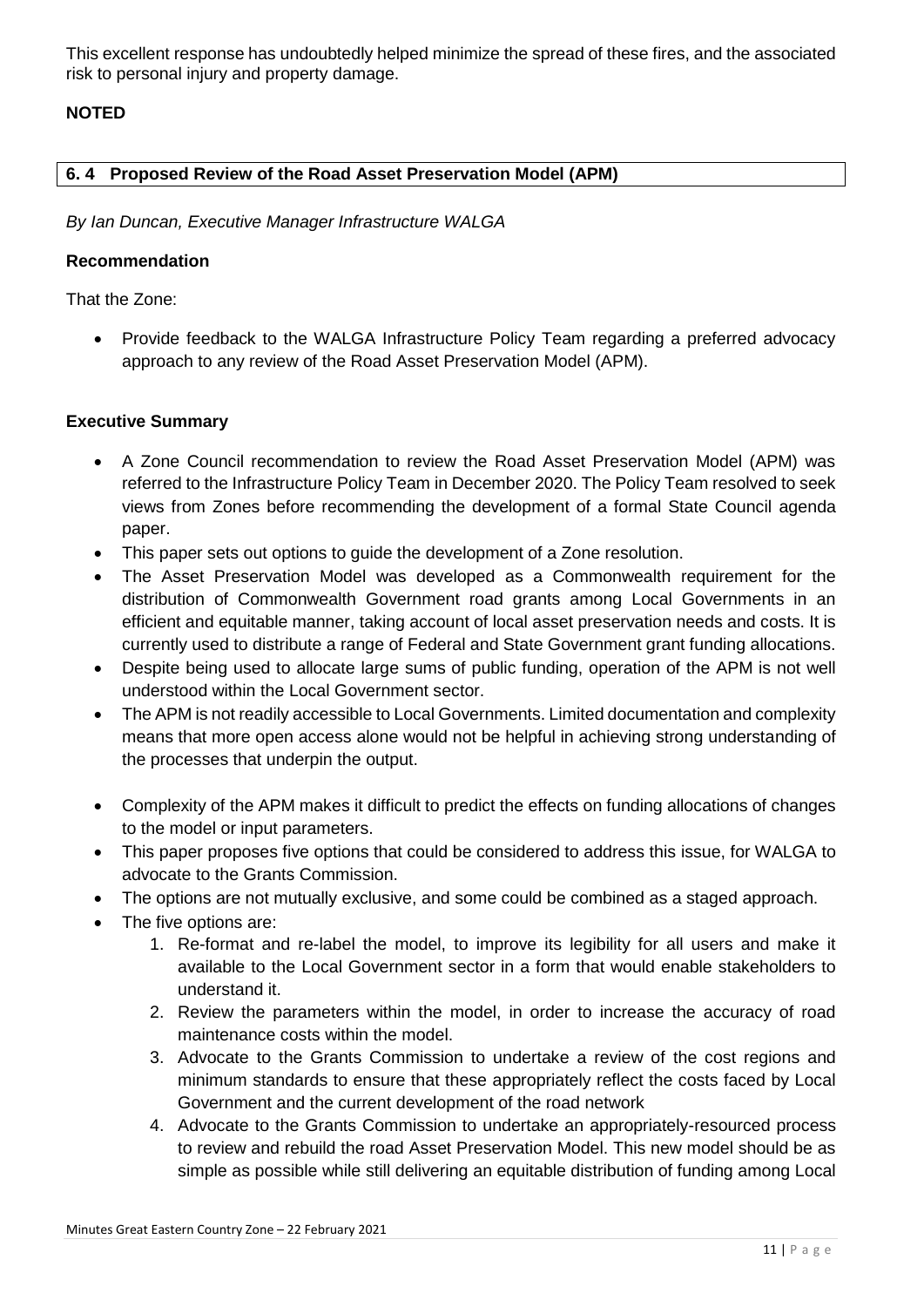Governments. Its variables and assumptions should be easily indefinable to model users, being clearly labelled and documented.

5. Accept the status quo with no further action

#### **Background**

A Zone Council recommendation to review the APM was referred to the Infrastructure Policy Team in December 2020. The Team resolved to seek feedback from the Zones as the matter had not been widely identified as an issue of concern.

The Asset Preservation Model was developed by Main Roads WA and Local Government representatives, to distribute the untied roads component of the Commonwealth Financial Assistance Grants between Local Governments.

The WA Local Government Grants Commission took over responsibility for distributing the identified Commonwealth road funds and undertook a comprehensive review of the Asset Preservation Model and modified and refined it. Application of the APM has since been broadened and it is now used to determine the distribution between Local Governments of a range of state and federal funding.

To assist Local Governments make decisions regarding preferred approaches to the use and development of the Asset Preservation Model a manual has been developed by WALGA describing the APM and how it functions. The manual can be viewed [here.](https://walga.asn.au/Policy-Advice-and-Advocacy/Infrastructure/Funding)

#### **Problem Statement**

The Road Asset Preservation Model is used to allocate large sums of funding. Despite the importance of the model, it is not widely understood, due to its complexity and limited documentation. This results in a lack of transparency, risk of corporate memory loss, the risk of unfair or otherwise inappropriate allocations of funding, and the reputational risk due to funds distribution not being fully explainable and region allocations being subject to question.

#### **Options**

#### *There are five options identified in the text below, and the table on the final page of this paper. Note that the options are not mutually exclusive and all or some of them could be recommended to be implemented in phased approach.*

- 1. Advocate to the Grants Commission to re-format and re-label the APM, to improve its legibility for all users. A detailed record should also be made of the model's parameters, and the process that was used for determining their values.
- 2. Advocate to the Grants Commission for a review of the various parameters contained within the APM, such as the array of annual maintenance costs for different asset types, road reconstruction frequencies and the components of reconstruction costs. This option would increase the accuracy of road maintenance costs within the model, although would not address the underlying problems of excessive complexity and a lack of transparency and predictability.
- 3. Advocate to the Grants Commission to undertake a review of the cost regions and minimum standards to ensure that these appropriately reflect the costs faced by Local Government and the current development of the road network.
- 4. Advocate to the Grants Commission to undertake an appropriately-resourced process to review and rebuild the APM. This new model should be as simple as possible while still delivering an equitable distribution of funding among Local Governments. Its variables and assumptions should be easily indefinable to model users, being clearly labelled and documented.
- 5. Retain Status quo.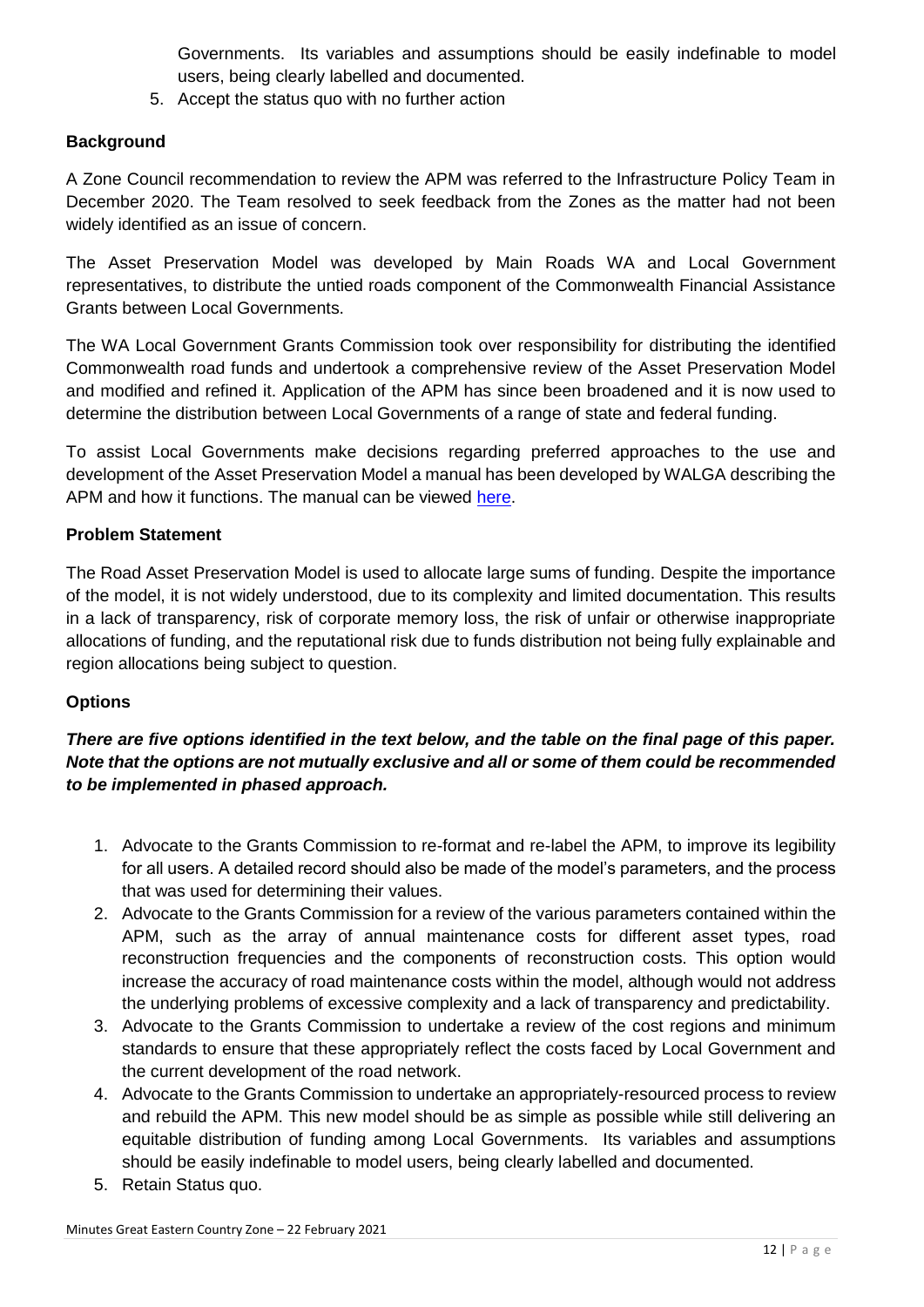It should be noted that these are all advocacy positions. The Road Asset Preservation Model is controlled by the WA Local Government Grants Commission and any decisions regarding development of the model or use of a different approach would be made by the Commission. It must be noted that if Options 2, 3 or 4 are implemented, there is a risk of some Local Governments receiving a lower grant allocation. This risk may be mitigated by advocating for increased funding from the State or Federal Governments, although there is no guarantee that such funding would be forthcoming.

The current membership of the WA Local Government Grants Commission is:

- Chairperson Hon Cr Fred Riebeling AM JP
- Deputy Chairperson Mr Luke Stevens, Legal Counsel, DLGSC
- Metropolitan Member Cr Deb Hamblin, Deputy Mayor, City of Rockingham
- Country Urban Member Dr Wendy Giles, Councillor, City of Bunbury
- Country Rural Member Cr Ian West, Shire of Irwin
- Deputy to the Deputy Chairperson Ms Darrelle Merritt, A/Director Strategic Initiatives, DLGSC
- Deputy Metropolitan Member Vacant
- Deputy Country Urban Member Cr Deborah Botica, City of Kalgoorlie-Boulder
- Deputy Country Rural Member Cr Moira Girando, President, Shire of Coorow

#### **Analysis of the Options**

The options have varying levels of cost, effort and risk attached to them.

Changes to the APM would affect the funding allocation between Local Governments in ways that are difficult to predict, due to the complexity of the model. The total available funding is fixed, so an increase in one Local Government's funding would necessarily reduce the level of funding available to others, unless additional funding can be secured.

There are also risks associated with no change being made to the APM. The model's complexity and incomplete documentation and labelling creates a risk of corporate memory loss. There is also a reputational risk associated with large sums of money being allocated based on a model that is not well understood by the Local Government sector.

Comparatively simple and lower-cost changes can be made to the APM, under Options 1, 2 and 3. These options would address some of the concerns raised here, but do not address the underlying problems noted above.

#### **Next Steps**

Resolutions made by the Zones will guide the development of an agenda item for the next meeting of State Council, to provide WALGA with direction on the sector's preference for its advocacy position regarding the Road Asset Preservation Model.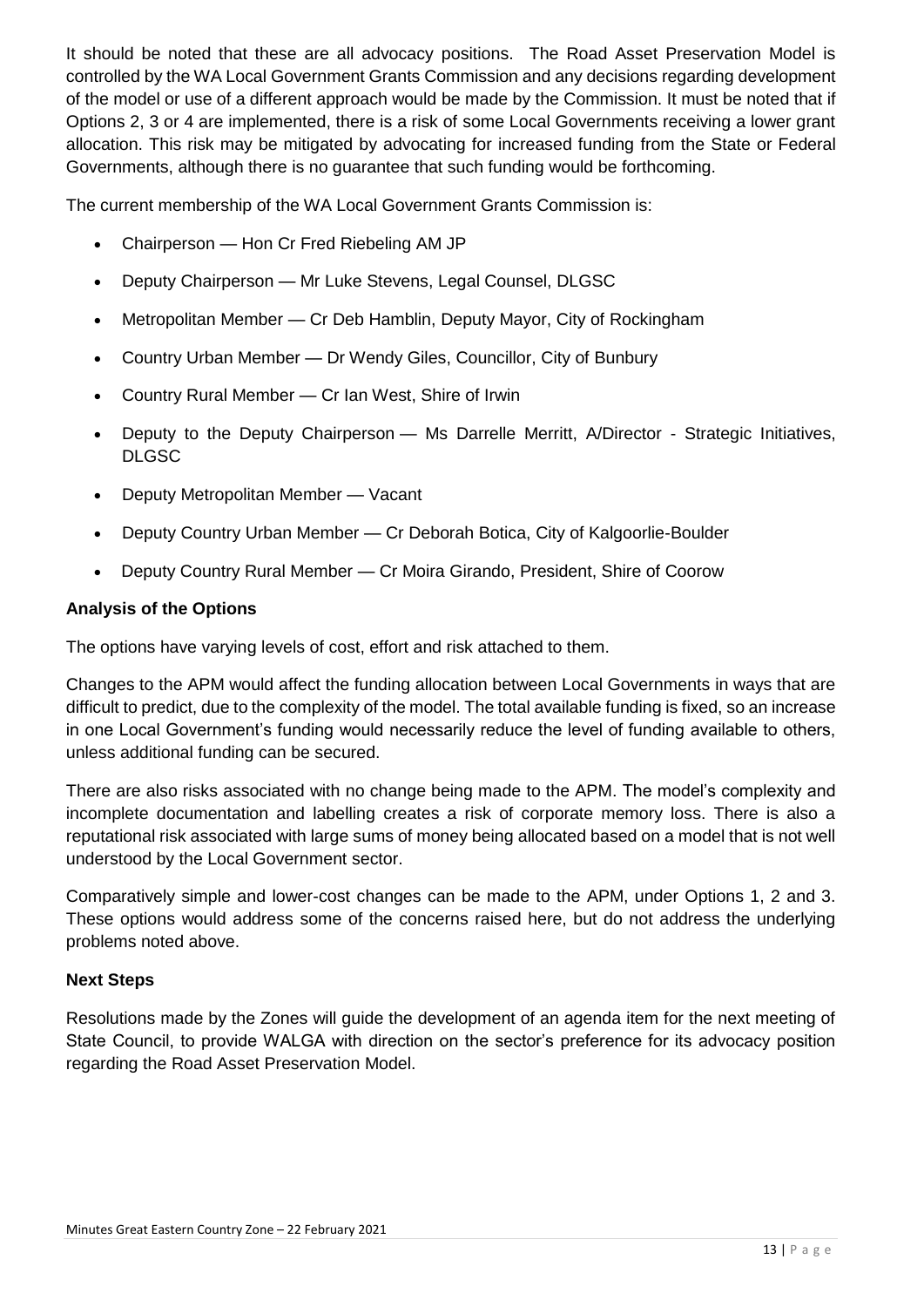|                                     | <b>Option 1</b>                                                                                                                                        | <b>Option 2</b>                                                                                                                                                           | <b>Option 3</b>                                                                                                                                                               | <b>Option 4</b>                                                                                                                                                                                      | <b>Option 5</b>                                                                                                                                                  |
|-------------------------------------|--------------------------------------------------------------------------------------------------------------------------------------------------------|---------------------------------------------------------------------------------------------------------------------------------------------------------------------------|-------------------------------------------------------------------------------------------------------------------------------------------------------------------------------|------------------------------------------------------------------------------------------------------------------------------------------------------------------------------------------------------|------------------------------------------------------------------------------------------------------------------------------------------------------------------|
|                                     | <b>Reformat and label</b>                                                                                                                              | Review model cost<br>parameters                                                                                                                                           | <b>Review cost regions/</b><br>min. standards                                                                                                                                 | Full model<br>review<br>and rebuild                                                                                                                                                                  | <b>Status quo</b>                                                                                                                                                |
| <b>Advantages</b>                   | Improves operation of<br>existing model.<br>Helps retain corporate<br>memory.<br>Improves<br>transparency.<br>Low risk and cost, in<br>the short term. | Improves link between<br>funding allocation and<br>road<br>maintenance<br>costs.                                                                                          | Addresses<br>concerns<br>inappropriate<br>about<br>of<br>Local<br>groupings<br>Governments.                                                                                   | Opportunity to review<br>the model objectives.<br>in<br>Improvement<br>transparency.<br>Opportunity<br>to<br>incorporate<br>contemporary<br>modelling and<br>user<br>functionality.                  | Avoids<br>conflict<br>between<br>Local<br>Governments<br>over<br>funds distribution.<br>Lowest short-term risk.<br>No direct cost.                               |
| <b>Disadvantages</b>                | Does not address:<br>questionable<br>$\bullet$<br>parameter values.<br>complexity<br>and<br>$\bullet$<br>transparency.                                 | May<br>require<br>some<br>additional resourcing.<br>address<br><b>Does</b><br>not<br>complexity<br>and<br>transparency.<br>Possible reduction in<br>funding for some LGs. | May<br>require<br>some<br>additional resourcing.<br>address<br><b>Does</b><br>not<br>complexity<br>and<br>transparency.<br>Likely<br>reduction<br>in<br>funding for some LGs. | If no material impact<br>on funds distribution, $\Big _{\bullet}$<br>the rationale for the<br>exercise<br>be<br>may<br>questionable.<br>Would<br>require $\vert_{\bullet}$<br>additional resourcing. | Does not address:<br>questionable<br>parameter values.<br>complexity<br>and<br>transparency<br>corporate memory<br>issues.                                       |
| <b>Risks</b><br><b>Dependencies</b> | Reputational risk, due<br>to funds distribution<br>being<br>not<br>fully<br>explainable.                                                               | Reputational risk, due<br>to funds distribution<br>being<br>fully<br>not<br>explainable.                                                                                  | Reputational risk, due<br>to funds distribution<br>being<br>fully<br>not<br>explainable.<br>Continued<br>risk<br>0f<br>corporate<br>memory<br>loss.                           | Difficult to predict the<br>distribution of funds.<br>A review may trigger<br>disagreement between<br>Governments<br>Local<br>over the distribution of<br>funds.                                     | Reputational risk, due<br>to funds distribution<br>being<br>fully<br>not<br>explainable<br>and<br>allocations<br>regional<br>subject<br>being<br>to<br>question. |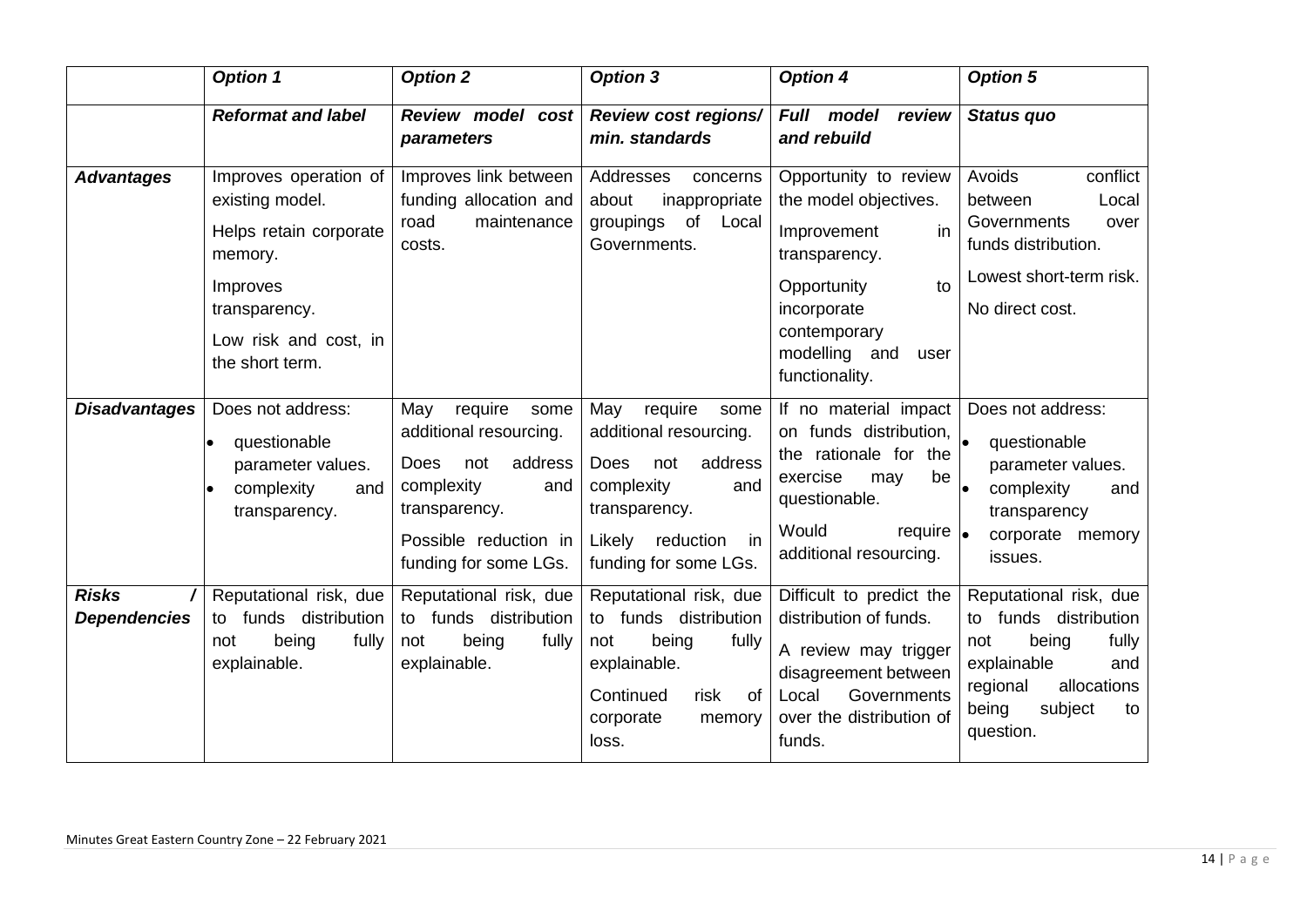|                      |            |                       |        | The<br>Grants                                           | of<br>Continued<br>risk                     |
|----------------------|------------|-----------------------|--------|---------------------------------------------------------|---------------------------------------------|
|                      |            |                       |        | Commission may not                                      | corporate<br>memory                         |
|                      |            |                       |        | agree to implement.                                     | loss.                                       |
| <b>Effort / Cost</b> | Low-medium | High                  | Medium | Very high                                               | None                                        |
|                      |            |                       |        |                                                         |                                             |
| <b>Notes</b>         |            | Assumes Option 1 also |        |                                                         | Mutually exclusive of Mutually exclusive of |
|                      |            | undertaken: reformat  |        | the other options or as $\vert$ the other five options. |                                             |
|                      |            | and labelling.        |        | aspirational<br>an                                      |                                             |
|                      |            |                       |        | addition.                                               |                                             |
|                      |            |                       |        |                                                         |                                             |

#### **ZONE RESOLUTION**

**Moved: Cr Rodney Forsyth Seconded: Cr Wayne Della Bosca**

**That the Great Eastern Country Zone retain Status Quo (Option 5) and request further information to explain the current model at a future meeting.**

#### **CARRIED**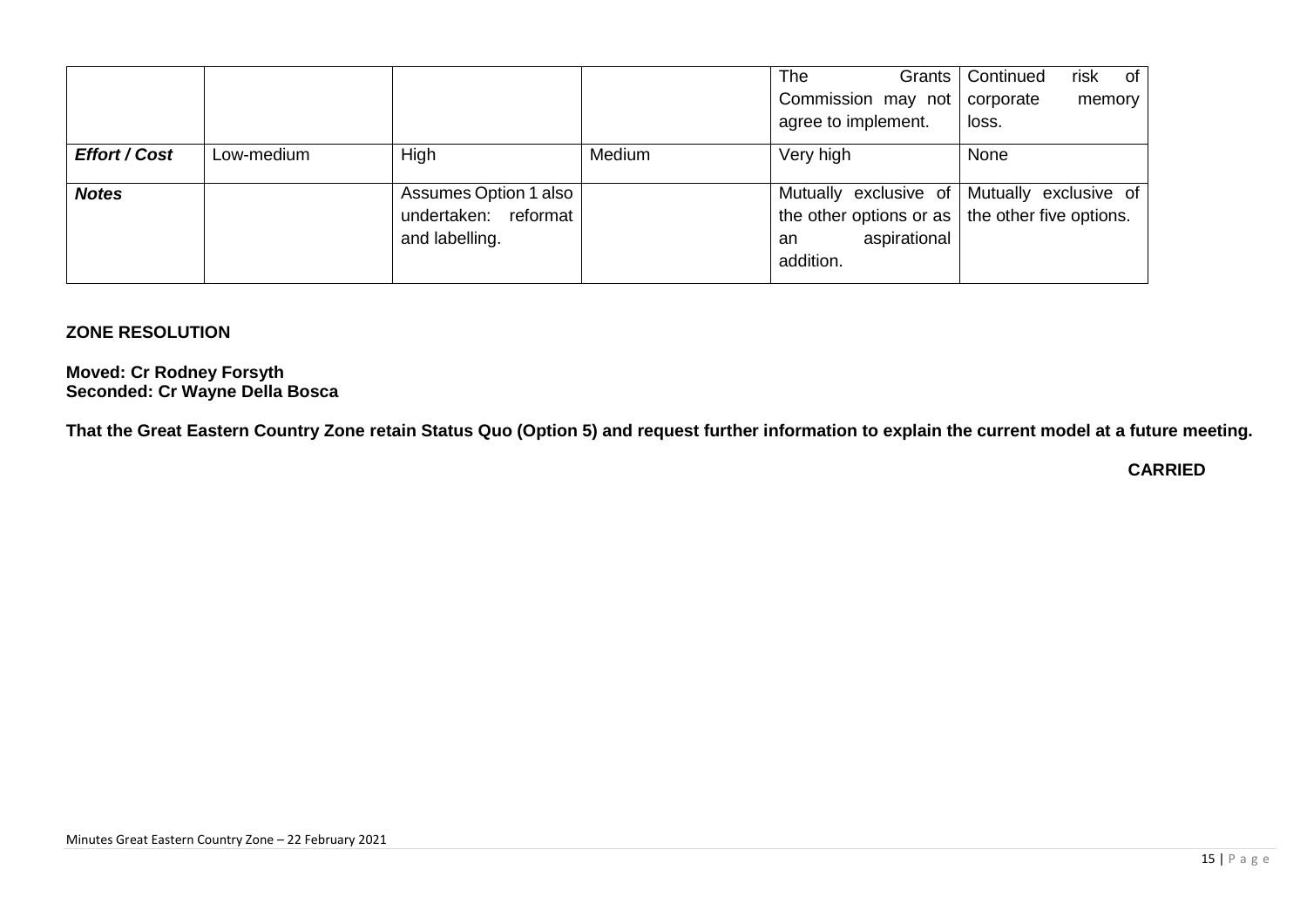#### <span id="page-15-0"></span>**7. ZONE REPORTS**

#### <span id="page-15-1"></span>**7.1 Zone President Report**

Zone President Rhonda Cole is an apology for this meeting.

**NIL**

#### **NOTED**

#### <span id="page-15-2"></span>**7.2 Local Government Agricultural Freight Group**

#### *Cr Julie Flockart*

There has not been a meeting of the Wheatbelt Freight group, so there was no report for the February meeting.

#### **NOTED**

#### <span id="page-15-3"></span>**7.3 Wheatbelt District Emergency Management Committee**

*By Cr Tony Sachse (Delegate)*

The last Wheatbelt DEMC Meeting was on Wednesday,  $21<sup>st</sup>$  October, the minutes of which were attached to the GECZ meeting 26/11/2020 report. The next Wheatbelt DEMC meeting is scheduled for Wednesday, 10<sup>th</sup> March 2021.

Although you will probably have seen the Department of Communities COVID-19 Welfare Centre Guide version V1.02\_231220 (released 23rd December 2020) through your LEMC's, I've attached it to this report for information purposes – Attachment 3

The Wheatbelt OASG met on 27<sup>th</sup> January, 2021 (Attachment 4) and there was also a special meeting on 1/02/2021 to discuss the Emergency State of WA Actions on the recent COVID-19 outbreak. The next meeting is scheduled for 23rd February 2021.

The Wheatbelt Human Services Managers Forum (WHSMF) Meeting met on Thursday, 19th November 2020 (Attachment 5). The Wheatbelt Education Engagement Plan (WEEP) Actions were discussed at length during the meeting (Attachment 6). The next WHSMF is on Thursday, 18<sup>th</sup> February, 2021.

#### **RESOLUTION**

#### **Moved: Cr Geoff Waters Seconded: Cr Julie Flockart**

**That the Wheatbelt District Emergency Management Committee Report and attachments be received.**

#### **CARRIED**

#### *Comment*

Cr Flockart commended Cr Sachse on his contribution to the Wheatbelt District Emergency Management Committee and thanked him for his time and efforts in bringing reports to the Great Eastern Country Zone.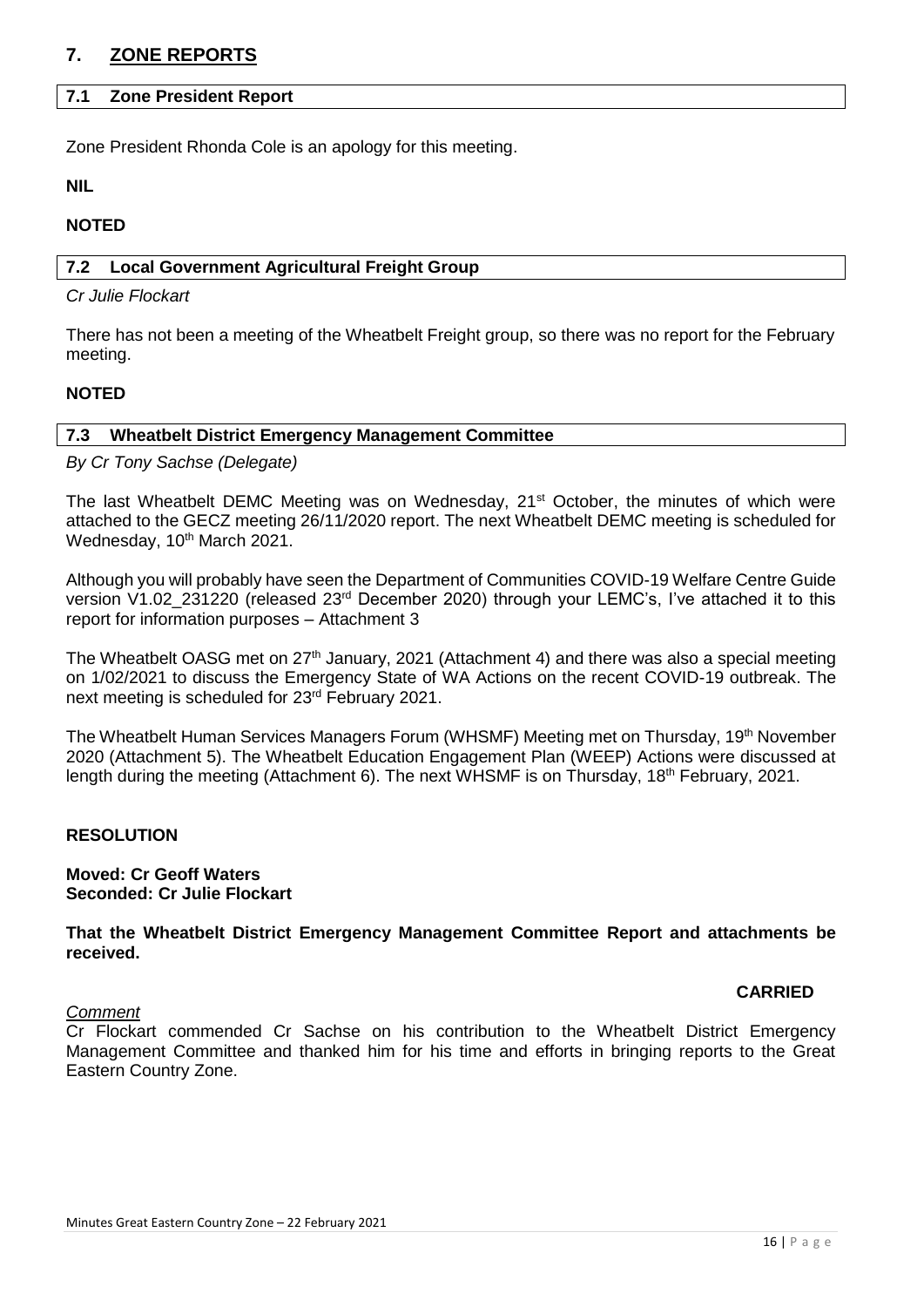#### <span id="page-16-0"></span>**7.4 Wheatbelt Health MOU Group**

*By Cr Glenice Batchelor*

Cr Batchelor was an apology for this meeting.

#### **NOTED**

#### <span id="page-16-1"></span>**7.5 WALGA Roadwise**

Cliff Simpson, WALGA Road Safety Advisor (Wheatbelt North), Infrastructure, informed the zone there was no report at this time, however he will provide a report to the next meeting.

#### **NOTED**

#### <span id="page-16-2"></span>**8. WESTERN AUSTRALIAN LOCAL GOVERNMENT ASSOCIATION (WALGA) BUSINESS**

#### <span id="page-16-3"></span>**8.1 State Councillor Report**

*Cr Stephen Strange*

Cr Stephen Strange presented his State councillor report.

#### **RESOLUTION**

**Moved: Cr Ramesh Rajagopalan Seconded: Cr Geoff Waters**

#### **That the State Councillor Report be received**

#### *Comment*

Cr Strange advised that there has been some comment in the sector relating to delays in finalising the 19/20 financial audit. The meeting noted that a number of Local Governments in the Zone expressed delays with the signing off on the audit. One Local Government was happy with the audit process.

#### **RESOLVED**

**That WALGA note the Zone comments that some Local Governments have experienced delays with the finalization of the 19/20 financial year audits and enquire from the sector on their satisfaction or otherwise to the audit process.**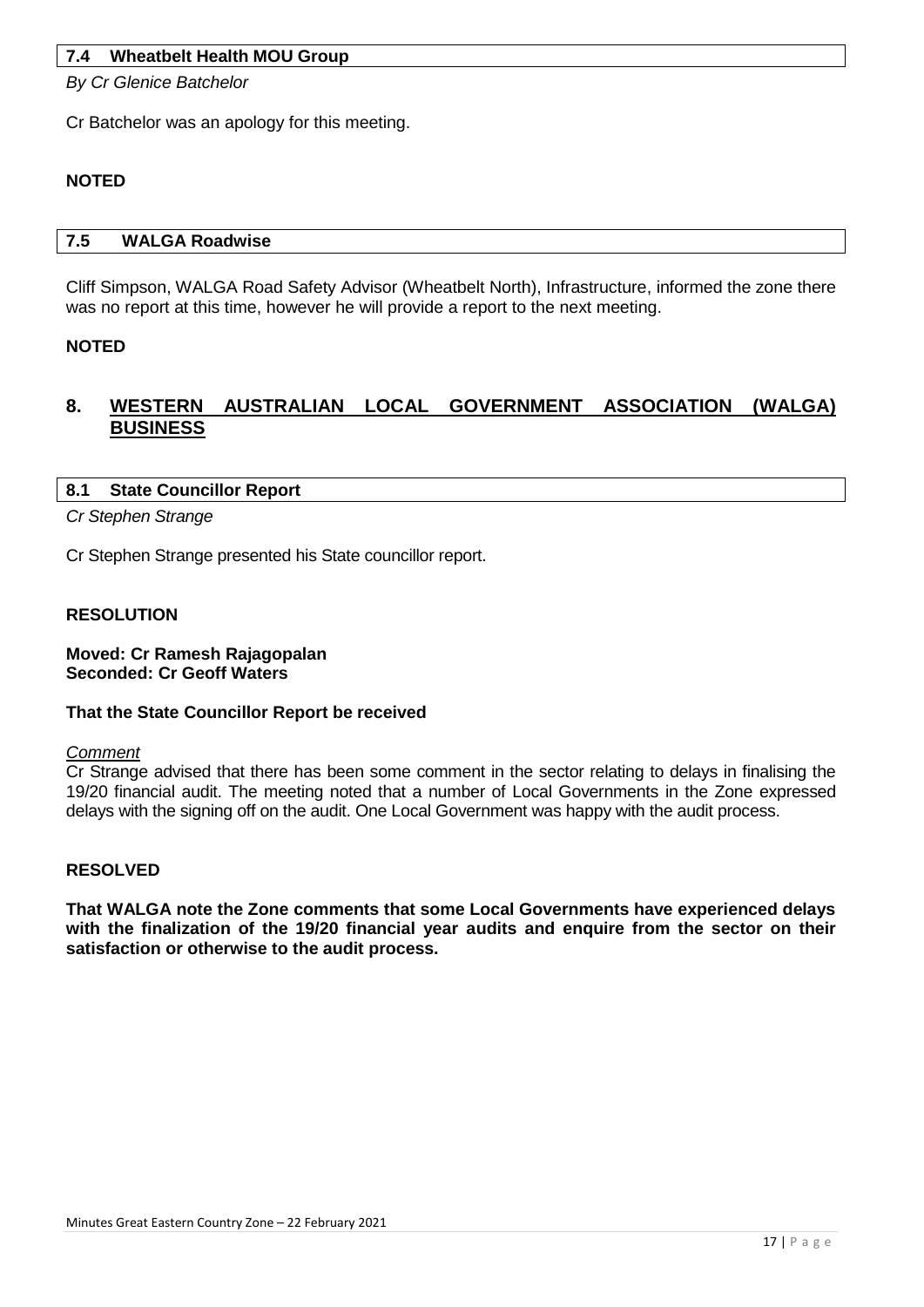#### **8.2 WALGA Status Report**

*By Tony Brown, Executive Officer*

#### **BACKGROUND**

Presenting the Status Report for February 2021 which contains WALGA's responses to the resolutions of previous Zone Meetings.

### **GREAT EASTERN COUNTRY ZONE STATUS REPORT February 2021**

<span id="page-17-0"></span>

| Zone                   | <b>Agenda Item</b>                                                              | <b>Zone Resolution</b>                                                                                                                                                                                           | <b>WALGA Response</b>                                                                                                                                                                                                                                                                                                                                                                                                                                                                                                                                                                                                                                                                                                                                                                                                                                                                                                                                                                                                                                                                                                                                                                                                                       | <b>Update</b> | <b>WALGA Contact</b>                                                                                                        |
|------------------------|---------------------------------------------------------------------------------|------------------------------------------------------------------------------------------------------------------------------------------------------------------------------------------------------------------|---------------------------------------------------------------------------------------------------------------------------------------------------------------------------------------------------------------------------------------------------------------------------------------------------------------------------------------------------------------------------------------------------------------------------------------------------------------------------------------------------------------------------------------------------------------------------------------------------------------------------------------------------------------------------------------------------------------------------------------------------------------------------------------------------------------------------------------------------------------------------------------------------------------------------------------------------------------------------------------------------------------------------------------------------------------------------------------------------------------------------------------------------------------------------------------------------------------------------------------------|---------------|-----------------------------------------------------------------------------------------------------------------------------|
| <b>Great Eastern C</b> | 2019 June 27<br>Zone Agenda Item 12.1<br>Government Regional<br>Officer Housing | That the Zone request WALGA to advocate on<br>the impact of Government Regional Officer<br>Housing on retaining public sector professionals<br>(Doctors, nurses, teachers) in the Great Eastern<br>Country Zone. | In May 2019, the McGowan Government deferred a planned<br>increase to GROH rents in 2019-20. The next increase of<br>\$30pw was due to come into effect 1 July 2019.<br>https://www.mediastatements.wa.gov.au/Pages/McGowan/<br>2019/05/McGowan-Government-temporarily-defers-<br>increase-to-GROH-rents.aspx<br>WALGA notes and includes the Zones Recommendation in<br>its advocacy for GROH and greater service support for<br>regional and remote Western Australian Local<br>Governments, acknowledging the importance of this topic in<br>the coming months.<br>WALGA has been advised by WAPOL and the relevant<br>State Government agency who confirm the rental freeze to<br>GROH properties will remain until the completion of the<br>review of the GROH Tenant Rent Setting Framework.<br>Further work has been done in strengthening the<br>partnerships between WAPOL officers and key Local<br>Government officers in specified areas of concerns.<br>Department of Communities modelling and draft ERC<br>proposal has been elevated within the Department. The<br>Director General has called for a working group to be<br>established to include representatives from GROH, of which<br>the TSRF review will be included. | Ongoing       | <b>Narelle Cant</b><br><b>Executive Manager, Strategy,</b><br><b>Policy and Planning</b><br>ncant@walga.asn.au<br>9213 2078 |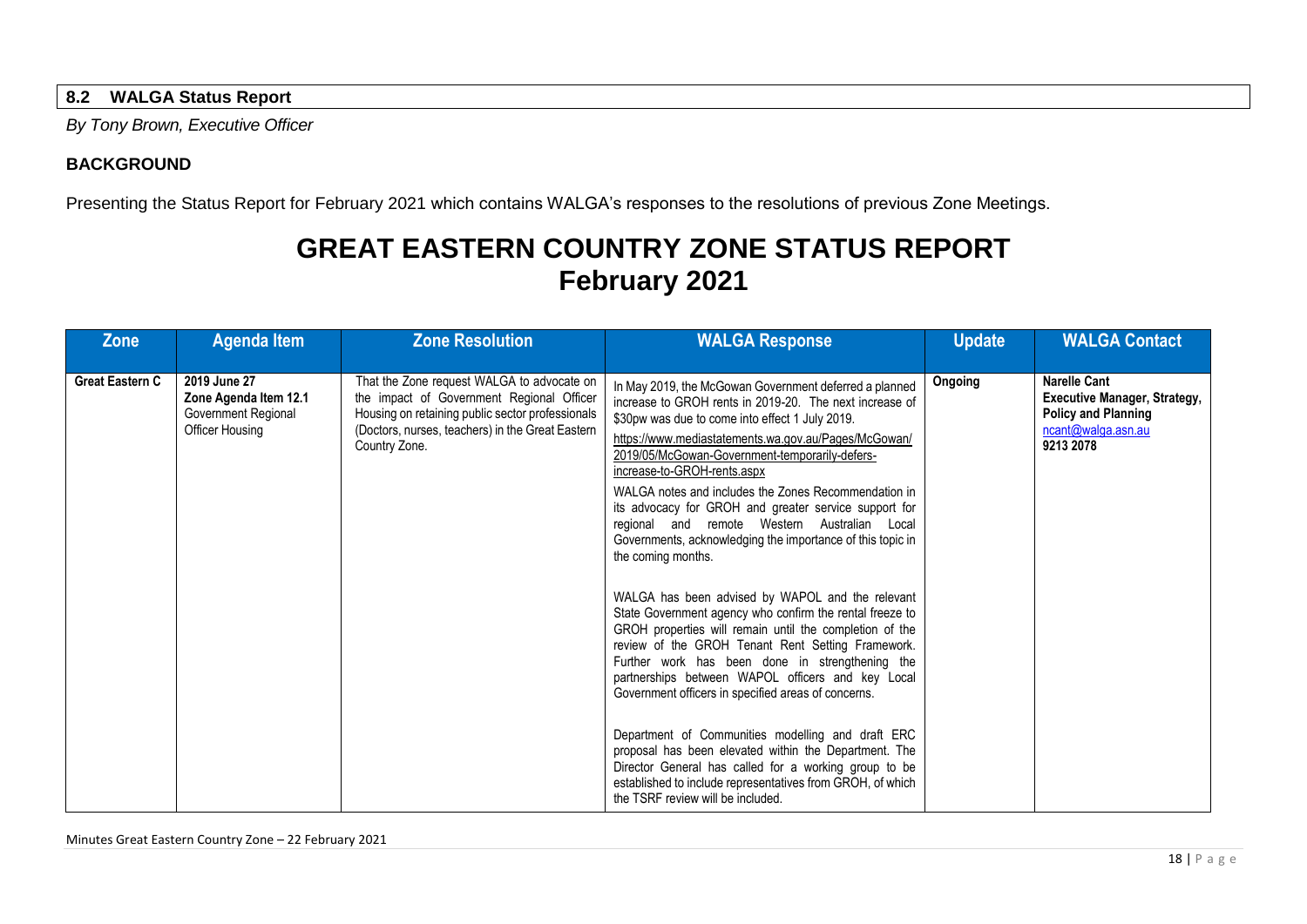|                        |                                                                                                     |                                                                                                                                                                                                                                                                                                                                            | In July 2020 WALGA wrote to the Director General at the<br>Department of Communities seeking a response to WALGA<br>State Council July resolution:<br>That WALGA contact the Director General of the<br>Department of Housing to:                                                                                                                                                                                                                                                                                                                                                                                         |         |                                                                                                                             |
|------------------------|-----------------------------------------------------------------------------------------------------|--------------------------------------------------------------------------------------------------------------------------------------------------------------------------------------------------------------------------------------------------------------------------------------------------------------------------------------------|---------------------------------------------------------------------------------------------------------------------------------------------------------------------------------------------------------------------------------------------------------------------------------------------------------------------------------------------------------------------------------------------------------------------------------------------------------------------------------------------------------------------------------------------------------------------------------------------------------------------------|---------|-----------------------------------------------------------------------------------------------------------------------------|
|                        |                                                                                                     |                                                                                                                                                                                                                                                                                                                                            | 1. Seek action and acknowledge the extra challenges in<br>attracting and retaining public sector staff in remote<br>and rural areas of the state                                                                                                                                                                                                                                                                                                                                                                                                                                                                          |         |                                                                                                                             |
|                        |                                                                                                     |                                                                                                                                                                                                                                                                                                                                            | Immediately review and address the issue of<br>2.<br>insufficient GROH housing (and the high cost of<br>subsidised rental) for public sector staff and actively<br>seek and enter into Joint Venture arrangements with<br>Councils to address the shortfall in accommodation                                                                                                                                                                                                                                                                                                                                              |         |                                                                                                                             |
|                        |                                                                                                     |                                                                                                                                                                                                                                                                                                                                            | Request that the agencies be requested to engage<br>3.<br>with WALGA to seek a solution to the current short<br>supply of GROH housing within all regions.                                                                                                                                                                                                                                                                                                                                                                                                                                                                |         |                                                                                                                             |
|                        |                                                                                                     |                                                                                                                                                                                                                                                                                                                                            | In August 2020, WALGA received a response from the<br>Director General, Communities, which stated that the<br>Department of Communities has diverted much of its<br>resources towards the social and economic recovery of the<br>State. Therefore work on the planned GROH review is<br>placed on hold until the conclusion of the COVID-19<br>emergency period. It was acknowledged that GROH plays<br>an important role in attracting and retaining staff in regional<br>and remote communities. WALGA met with relevant staff<br>from the Department of Communities on 21 August 2020 to<br>further discuss the issue. |         |                                                                                                                             |
|                        |                                                                                                     |                                                                                                                                                                                                                                                                                                                                            | WALGA is meeting with the Department of Communities on<br>18 February to receive an update on GROH.                                                                                                                                                                                                                                                                                                                                                                                                                                                                                                                       |         |                                                                                                                             |
| <b>Great Eastern C</b> | 2020 February 26<br>Zone Agenda Item 7.1<br><b>Federal Government</b><br><b>Drought Communities</b> | That the Great Eastern Country Zone requests<br>WALGA, in consultation with ALGA, to liaise with<br>the WA State Government Ministers for Water,<br>Agriculture and Environment to provide a<br>coordinated holistic response in respect to the<br>ongoing drying climate issues and access to the<br>Drought Communities Funding Program. | <b>State Council Resolution</b><br>That State Council endorse the recommendation from the<br>Great Eastern Country Zone relating to the Federal<br>Government Drought Communities Program.<br>• That the Great Eastern Country Zone requests<br>WALGA, in consultation with ALGA, to liaise with the<br>WA State Government Ministers for Water, Agriculture<br>and Environment to provide a coordinated holistic<br>response in respect to the ongoing drying climate                                                                                                                                                    | Ongoing | <b>Narelle Cant</b><br><b>Executive Manager, Strategy,</b><br><b>Policy and Planning</b><br>ncant@walga.asn.au<br>9213 2078 |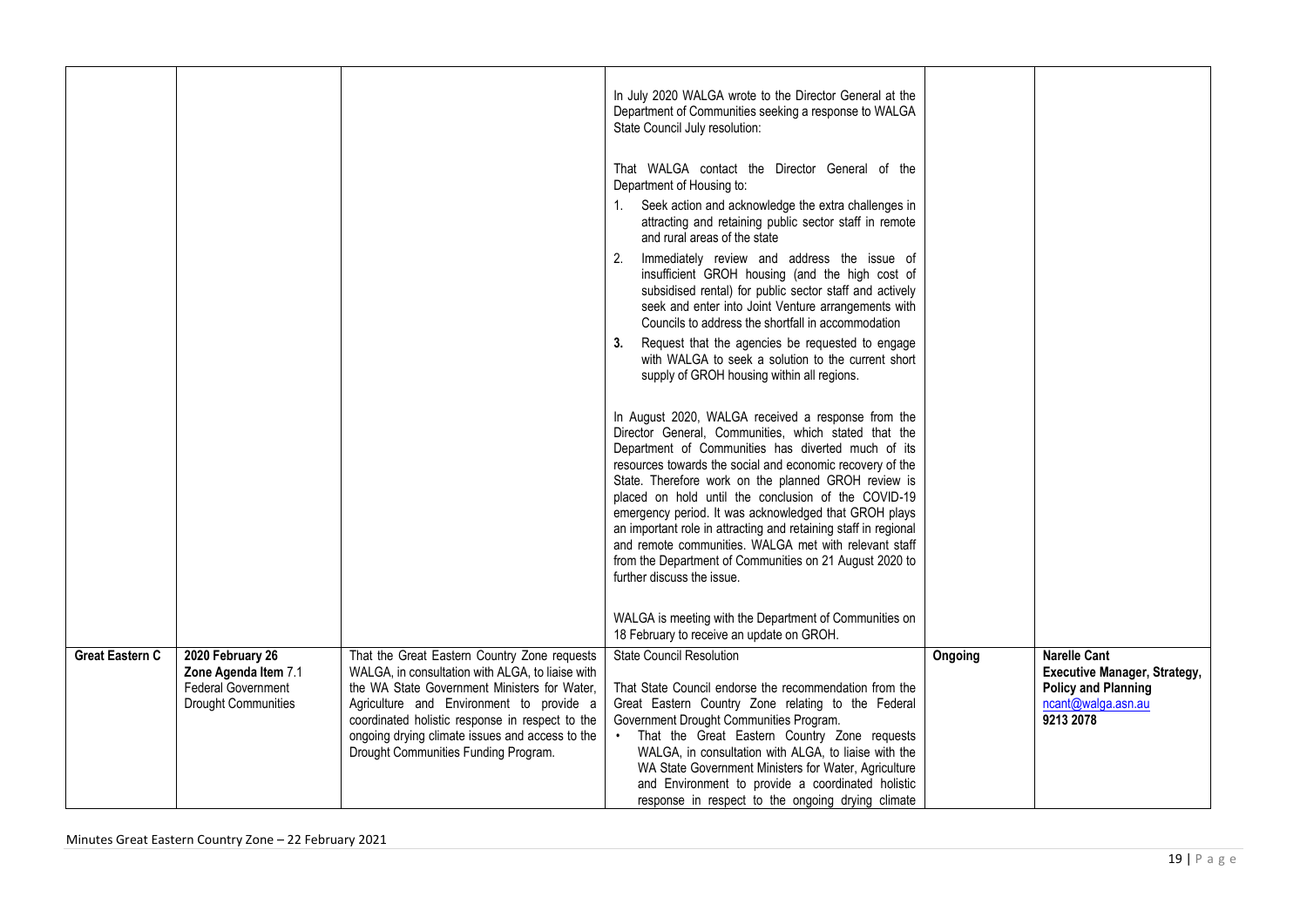|                        |                                                                                          |                                                                                                                                                                                                                                                                                                  | issues and access to the Drought Communities<br>Funding Program.<br>RESOLUTION 37.1/2020<br>WALGA has met with the WA Minister for Water Chief of<br>Staff and is lobbying through both the State and ALGA for a<br>third round of funding, bespoke to Western Australia.<br>WALGA has written to the Minister for Agriculture, Minister<br>for Water and the Minister for Local Government on the<br>issue, seeking their support to review the drought funding<br>mechanisms for Western Australia. At the WALGA webinar<br>on May 8 <sup>th</sup> , the Minister for Agriculture committed to<br>advocating to the Commonwealth in conjunction with<br>WALGA.<br>On August 7 the WALGA Deputy President met with Senator<br>Dean Smith as part of the advocacy approach, and WALGA<br>is now writing to all Western Australian Federal Government<br>members to also request additional funding for the National<br>On-Farm Emergency Water Infrastructure Rebate Scheme.<br>WALGA has also met with Senator Brockman, and is also in<br>discussion with Minister MacTiernans Chief of Staff on the<br>issue.<br>Correspondance from Minister Littleproud received in<br>October highlighted that the Regional Drought Resilience<br>Planning Program details are still being worked through with<br>the State Government, who are yet to commit to co-funding<br>the program. WALGA is currently seeking an assurance<br>from Minister MacTiernan that it will. |               |                                                                                                                             |
|------------------------|------------------------------------------------------------------------------------------|--------------------------------------------------------------------------------------------------------------------------------------------------------------------------------------------------------------------------------------------------------------------------------------------------|---------------------------------------------------------------------------------------------------------------------------------------------------------------------------------------------------------------------------------------------------------------------------------------------------------------------------------------------------------------------------------------------------------------------------------------------------------------------------------------------------------------------------------------------------------------------------------------------------------------------------------------------------------------------------------------------------------------------------------------------------------------------------------------------------------------------------------------------------------------------------------------------------------------------------------------------------------------------------------------------------------------------------------------------------------------------------------------------------------------------------------------------------------------------------------------------------------------------------------------------------------------------------------------------------------------------------------------------------------------------------------------------------------------------------------------------------------------------|---------------|-----------------------------------------------------------------------------------------------------------------------------|
| <b>Great Eastern C</b> | 2018 November 29<br>Zone Agenda Item 7.3<br><b>Container Deposit Scheme</b><br>Locations | That the Great Eastern Country Zone requests<br>that:<br>1. All<br>Governments<br>be<br>Local<br>guaranteed, as a minimum, one<br>flexible refund point in their area.<br>A flexible access point should be<br>2.<br>defined as a refund point which, as a<br>minimum, is open 16 hours each two | The Container Deposit Scheme was launched in October<br>2020. To date the Scheme has delivered over 200 refund<br>points across WA. This will increase to the required 229 by<br>1 October 2021.<br>WALGA will continue to advocate for, as a minimum, one<br>flexible refund point per Local Government area. WALGA<br>has also raised with Government the definitions of flexible<br>refund points and how this is applied. The Environment<br>Minister has indicated the definitions will be reviewed in May                                                                                                                                                                                                                                                                                                                                                                                                                                                                                                                                                                                                                                                                                                                                                                                                                                                                                                                                                     | November 2020 | <b>Narelle Cant</b><br><b>Executive Manager, Strategy,</b><br><b>Policy and Planning</b><br>ncant@walga.asn.au<br>9213 2078 |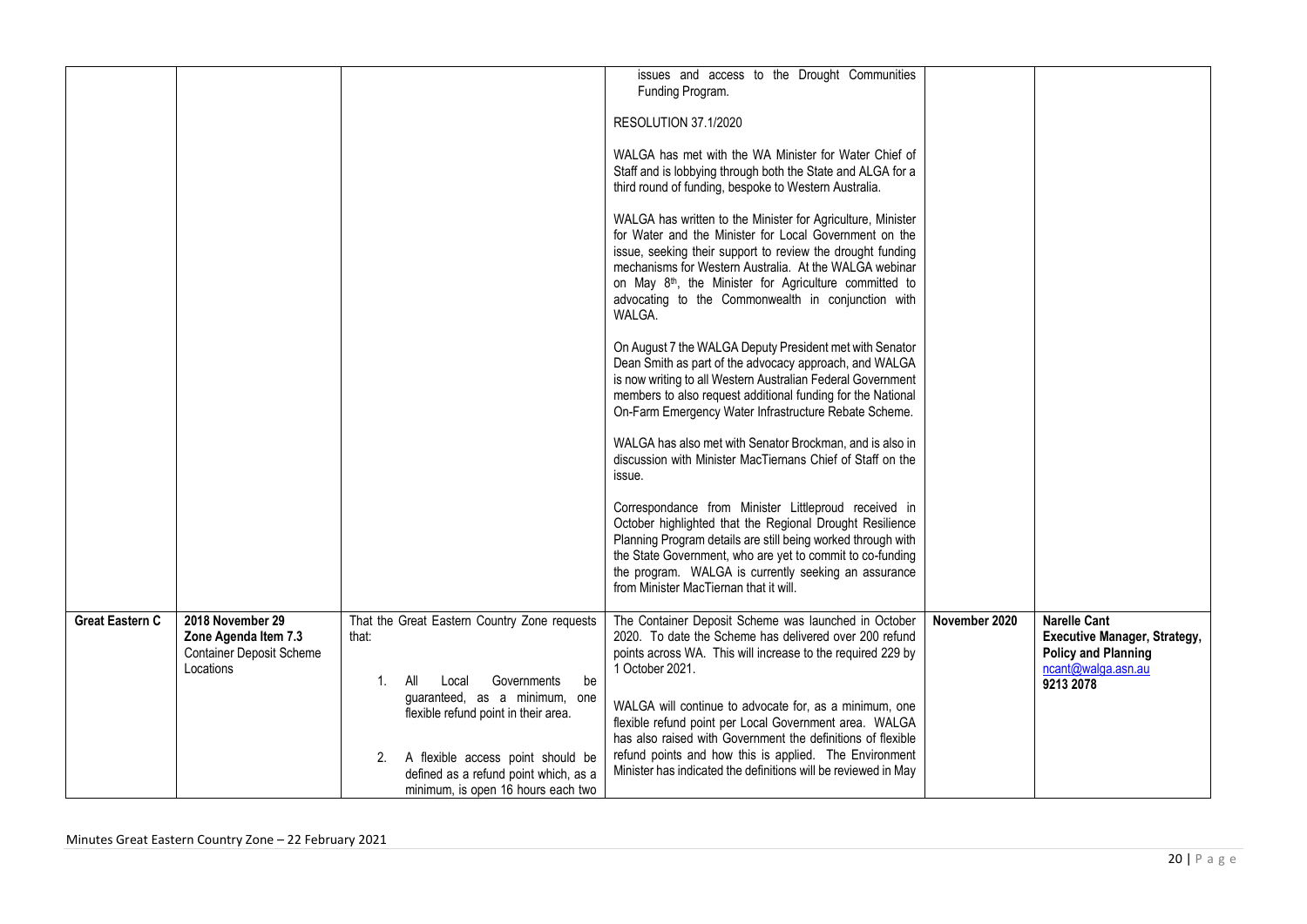| <b>Grt Eastern C</b> | 2020 25 June Zone Agenda<br><b>Item Zone Comment</b>                             | week period, including at least 8 hours<br>at weekends<br>The State Government provide appropriate<br>funding for the refund points.<br>1. That WALGA advocate to the Federal<br>Government to request additional funding<br>for the National On-Farm Emergency<br>Water Infrastructure Rebate Scheme as<br>the fund has been fully subscribed one<br>year into a three year program.<br>2. That WALGA advocate to the State<br>Government to reinstate the Farm Water<br>Rebate Scheme. | 2021 and WALGA and other stakeholders will be consulted<br>as part of the process.<br>On August 7 the WALGA Deputy President met with Senator<br>Dean Smith as part of the advocacy approach, and WALGA<br>is wrote to all Western Australian Federal Government<br>members requesting additional funding for the National On-<br>Farm Emergency Water Infrastructure Rebate Scheme.<br>Correspondance received from Minister Littleproud on<br>October 20 highlighted his announcement with Minister Pitt<br>on October 2 that a further \$50m would be made available<br>for the this financial year for the Scheme.<br>WALGA is continuing discussions with the State<br>Government for the reinstating of the Farm Water Rebate<br>Scheme.                                                                                                                                                                                                                                                                                                                                              | Ongoing                  | <b>Narelle Cant</b><br><b>Executive Manager, Strategy,</b><br><b>Policy and Planning</b><br>ncant@walga.asn.au<br>9213 2078 |
|----------------------|----------------------------------------------------------------------------------|------------------------------------------------------------------------------------------------------------------------------------------------------------------------------------------------------------------------------------------------------------------------------------------------------------------------------------------------------------------------------------------------------------------------------------------------------------------------------------------|---------------------------------------------------------------------------------------------------------------------------------------------------------------------------------------------------------------------------------------------------------------------------------------------------------------------------------------------------------------------------------------------------------------------------------------------------------------------------------------------------------------------------------------------------------------------------------------------------------------------------------------------------------------------------------------------------------------------------------------------------------------------------------------------------------------------------------------------------------------------------------------------------------------------------------------------------------------------------------------------------------------------------------------------------------------------------------------------|--------------------------|-----------------------------------------------------------------------------------------------------------------------------|
| <b>Grt Eastern C</b> | 2020 25 June Zone Agenda<br>Item 7.3<br>Telecommunications-<br>Minister Response | That WALGA again raise the issue of lack of<br>communication when power outages occur with<br>the State Emergency Management Committee<br>(SEMC) and the Federal/State Government<br>politicians advising of the lack of response from<br>Telstra on this issue and the extreme concern in<br>an emergency situation that this causes.                                                                                                                                                   | WALGA has met with the Executive Manager of Corporate<br>Services DFES to discuss a funding application to the<br>Commonwealth for application to the Commonwealth<br>resilience improvement funding package.<br>It has several key pillars, namely:<br>1. \$7m for installing 2000 satellite dishes onto fire<br>stations<br>2.<br>\$18m for hardening the mobile phone network<br>- stage 1 of \$10m will be providing battery back-<br>up for towers and extending battery life - for<br>those towers delivered in rounds 1 and 2 of the<br>Mobile Black Spot Program. Also includes<br>generators in some cases.<br>- stage 2 will be a grants program for further<br>hardening work<br>3.<br>\$10m for the expansion of mobile satellite<br>communications capability<br>-\$1.7m for NBN Co to expand its fleet of Sky<br>Muster trucks and 12 portable satellite FlyAway<br>kits<br>- \$8.3m for competitive grants<br>WALGA is in discussion with DFES as to the priority<br>elements that would constitute a WA funding bid to assist in<br>resolving the telecommunications issue. | November 2020<br>Ongoing | <b>Narelle Cant</b><br><b>Executive Manager, Strategy,</b><br><b>Policy and Planning</b><br>ncant@walga.asn.au<br>9213 2078 |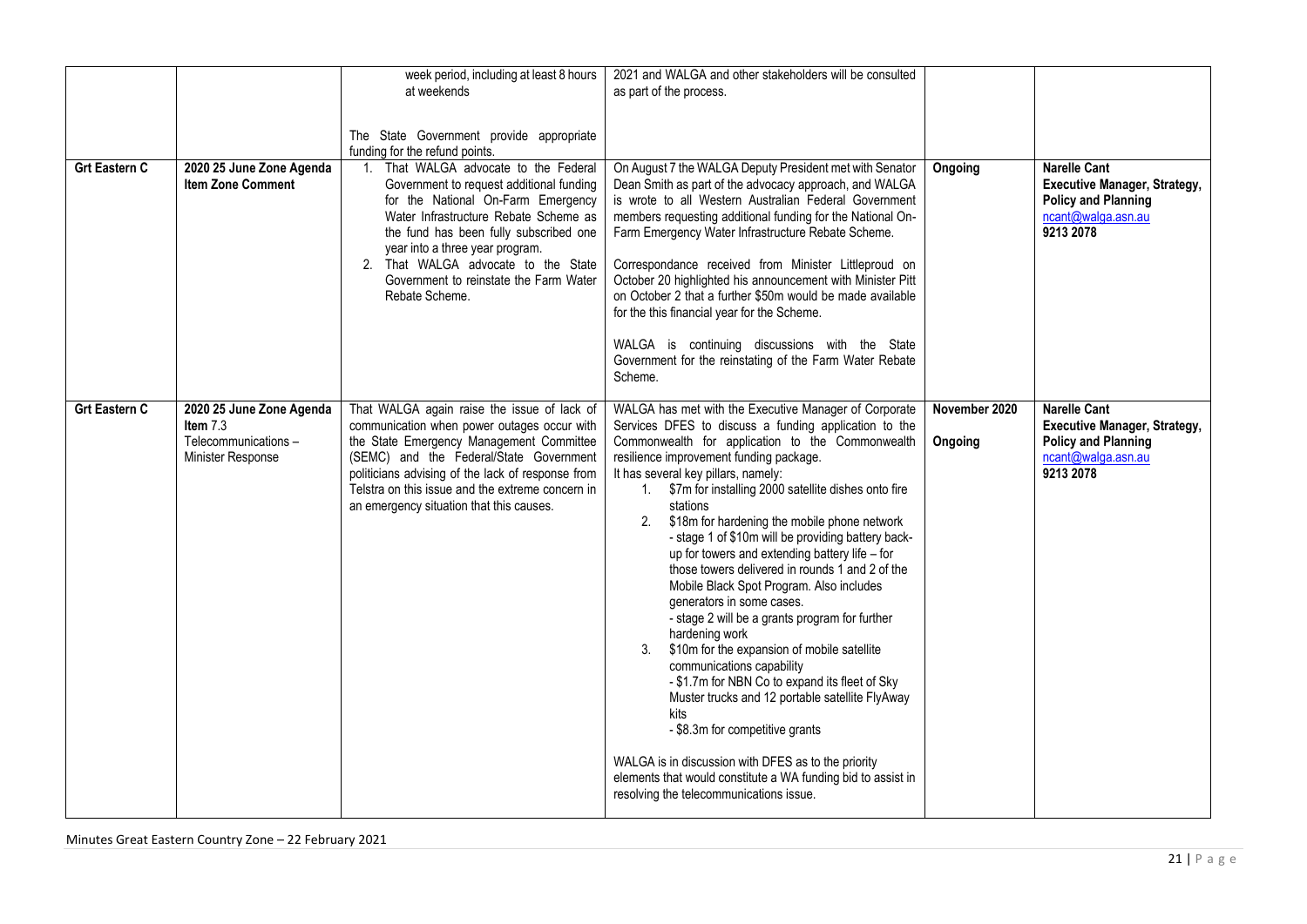|                      |                             |                                                   | This Item is the subject of an Item for Noting in the March   |               |                                |
|----------------------|-----------------------------|---------------------------------------------------|---------------------------------------------------------------|---------------|--------------------------------|
|                      |                             |                                                   | 2021 State Council Agenda.                                    |               |                                |
| <b>Grt Eastern C</b> | 2 December 2020 State       | That:                                             | The Zones position was not included in the State Council      | February 2021 | <b>Tony Brown</b>              |
|                      | Council Agenda Item 5.1     | 1. Ongoing advocacy relating to the Review of     | resolution, however the Zones position on removing            |               | <b>Executive Manager</b>       |
|                      | <b>Local Government Act</b> | the Local Government Act 1995 be noted; and,      | political affiliations from Local Government will be pursued. |               | Governance and                 |
|                      | Review Advocacy Paper -     | 2. The Advocacy Positions for a New Local         |                                                               |               | <b>Organisational Services</b> |
|                      | Key Issues from Recent      | Government Act: Key issues from recent            | <b>State Council Resolution</b>                               |               | 9213 2051                      |
|                      | Inquiries into Local        | Inquiries into Local Government - be              |                                                               |               | tbrown@walga.asn.au            |
|                      | Government                  | endorsed.                                         | That WALGA:                                                   |               |                                |
|                      |                             |                                                   | 1. Advise the Department of Mines Industry Regulation         |               |                                |
|                      |                             | ZONE COMMENT                                      | and Safety (DMIRS) that the registration of Building          |               |                                |
|                      |                             |                                                   | Engineers in WA is supported.                                 |               |                                |
|                      |                             | The Great Eastern Country Zone would like to      | 2. Request that DMIRS also consider the registration of       |               |                                |
|                      |                             | highlight their opposition to a recommendation    | Electrical Engineers, Façade Engineers, Energy                |               |                                |
|                      |                             | from the Local Government Act Review Panel in     | Assessors, Bush Fire Consultants, Access                      |               |                                |
|                      |                             | relation to Elected Members and Candidates        | consultants, Swimming pool companies, Patio                   |               |                                |
|                      |                             | having to declare any political affiliations. The | installers and Demolition contractors.                        |               |                                |
|                      |                             | Zone believe that politics should not be involved | 3. Request that DMIRS clarify that dilapidation reports       |               |                                |
|                      |                             | in Local Government.                              | may only be undertaken by Registered Engineers.               |               |                                |
|                      |                             |                                                   | Provide this report to Department of Mines Industry<br>4.     |               |                                |
|                      |                             |                                                   | Regulation and Safety as feedback on the                      |               |                                |
|                      |                             |                                                   | <b>Consultation Regulatory Impact Statement.</b>              |               |                                |
|                      |                             |                                                   |                                                               |               |                                |
|                      |                             |                                                   | RESOLUTION 143.6/2020<br><b>CARRIED</b>                       |               |                                |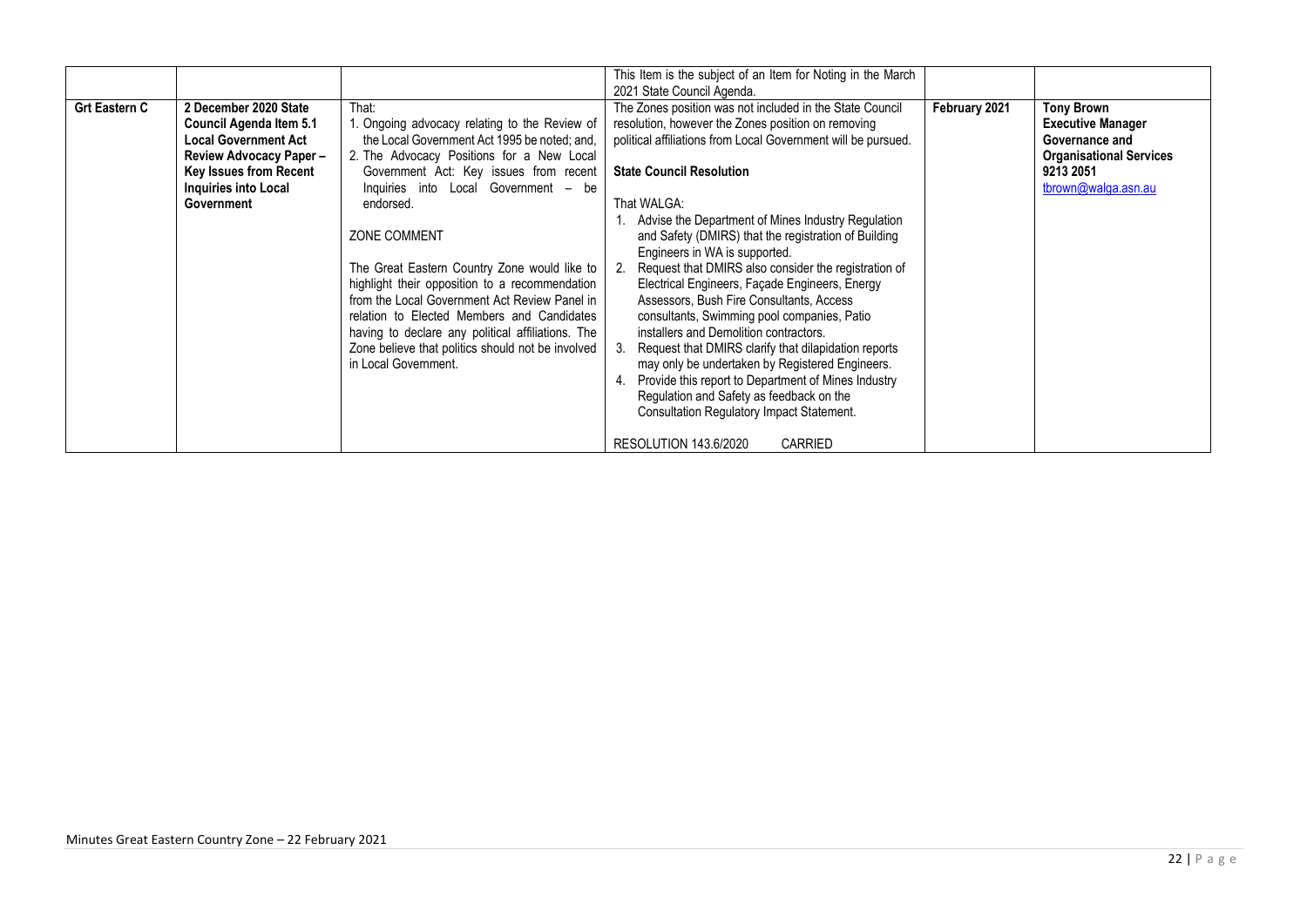#### **ZONE COMMENT**

This is an opportunity for Member Councils to consider the response from WALGA in respect to the matters that were submitted at the previous Zone Meeting.

#### **RESOLUTION**

**Moved: Cr Wayne Della Bosca Seconded: Cr Kellie Mortimore**

**That the Great Eastern Country Zone WALGA February 2021 Status Report be noted.**

**CARRIED**

#### <span id="page-22-0"></span>**8.3 Review of WALGA State Council Agenda – Matters for Decision**

#### **Background**

WALGA State Council meets five times each year and as part of the consultation process with Member Councils circulates the State Council Agenda for input through the Zone structure.

The full State Council Agenda can be found via link: [State Council Agenda -](https://walga.asn.au/getattachment/a0676f1f-652d-4ebf-96ec-ff8fa747425b/Agenda-State-Council-3-March-2021.pdf) February 2021

The Zone is able to provide comment or submit an alternative recommendation that is then presented to the State Council for consideration.

#### **Matters for Decision**

#### **5.1 External Oversight and Intervention – Authorised Inquiries and Show Cause Notices**

That WALGA:

- 1. Continues to advocate for the State Government to ensure that there is proper resourcing of the Department of Local Government, Sport and Cultural Industries to conduct timely inquiries and interventions when instigated under the provisions of the Local Government Act 1995; and
- 2. Requests the Minister for Local Government to:
	- a. Engage with affected Local Governments in order to attempt to resolve identified issues, improve performance and achieve good governance before considering an intervention under Part 8 of the Local Government Act 1995;
	- b. Provide written reasons prior to issuing any Show Cause Notices;
	- c. Require regular progress reports to be provided to any Local Government that is the subject of any Authorised Inquiry; and
	- d. Require that any Authorised Inquiry be conducted within a specified timeframe that may be extended with the approval of the Minister.

#### **5.2 Cost of Revaluations**

That WALGA advocate to the State Government for the equal distribution of valuation costs for properties where the Water Corporation, the Department of Fire and Emergency Services and the Local Government require the valuation.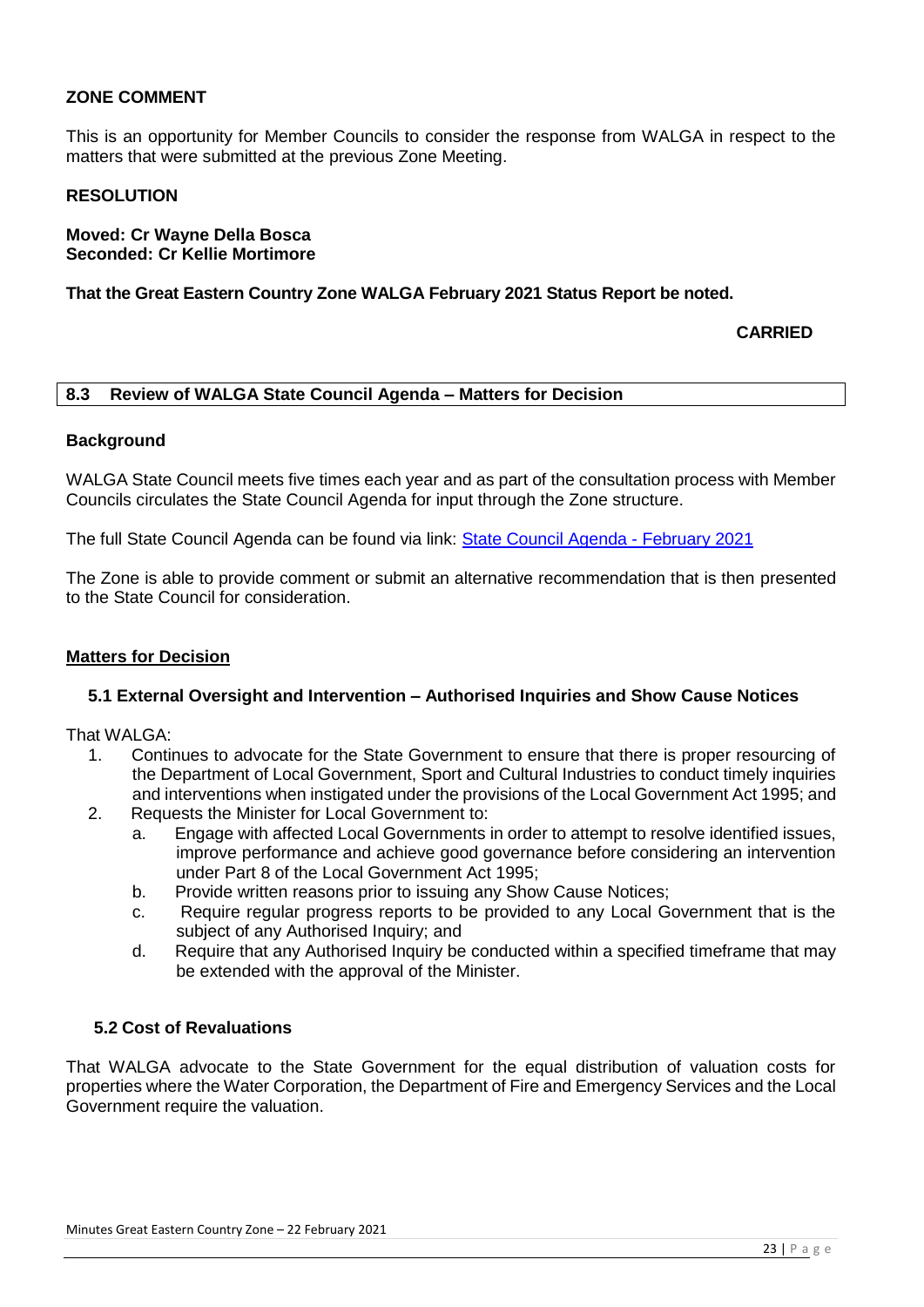#### **5.3 Eligibility of Slip On Fire Fighting Units for Local Government Grants Scheme Funding**

That WAI GA:

- 1. Supports the inclusion of capital costs of Slip On Fire Fighting Units including for Farmer Response Brigades (for use on private motor vehicles) on the Eligible List of the Local Governments Grants Scheme (LGGS).
- 2. Requests the Local Government Grants Scheme Working Group to include this matter on the Agenda of their next Meeting (expected March 2021).
- 3. Requests WALGA to work with the Local Government Grants Scheme Working Group to develop appropriate operational guidelines and procedures for the safe use of Slip On Fire Fighting Units funded in accordance with the LGGS.
- 4. Supports the update of the WALGA membership of the Local Government Grants Scheme Working Group to include one Local Government Elected Member and one Local Government Officer, with these appointments determined through the WALGA Selection Committee process.

#### **RESOLUTION**

**Moved: Cr Stephen Strange Seconded: Cr Karin Day**

**That the Great Eastern Country Zone supports all Matters for Decision as listed above in the 3 March 2021State Council Agenda.**

**CARRIED**

#### <span id="page-23-0"></span>**8.4 Review of WALGA State Council Agenda – Matters for Noting / Information**

- **6.1 Local Government Car Parking Guideline – Western Australia**
- **6.2 Submission – Draft Local Government Regulations Amendment (Employee Code of Conduct) Regulations 2020**
- **6.3 Submission – Proposed Reportable Conduct Scheme for Western Australia**
- **6.4 Submission – Draft State Planning Policy 4.2: Activity Centre**
- **6.5 Submission – Registration of Builders (and Related Occupations) Reforms**
- **6.6 Report Municipal Waste Advisory Council (MWAC)**

#### <span id="page-23-1"></span>**8.5 Review of WALGA State Council Agenda – Organisational Reports**

- **7.1 Key Activity Reports**
- **7.1.1 Report on Key Activities, Commercial and Communications**
- **7.1.2 Report on Key Activities, Governance and Organisational Services**
- **7.1.3 Report on Key Activities, Infrastructure**
- **7.1.4 Report on Key Activities, Strategy, Policy and Planning**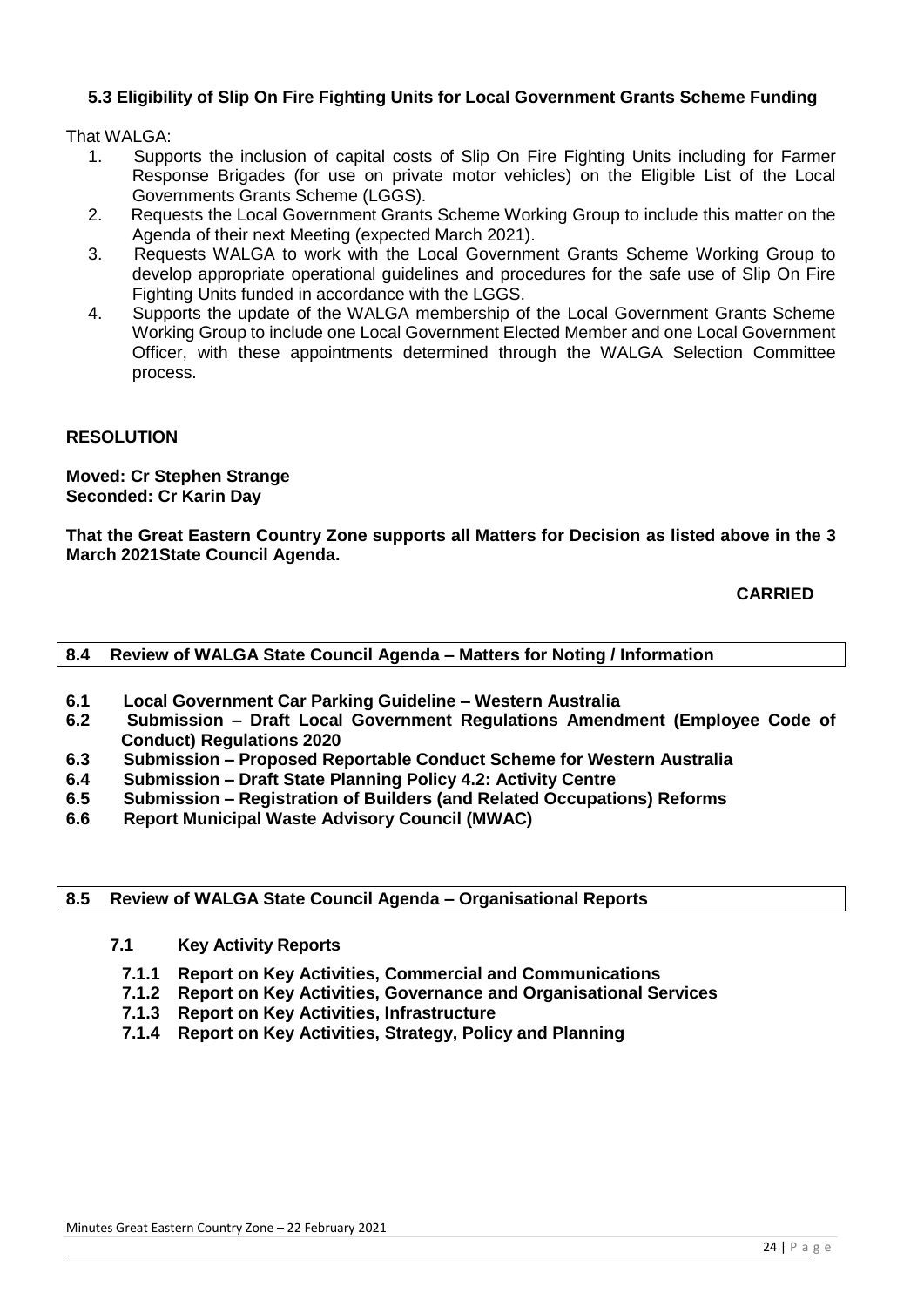#### <span id="page-24-0"></span>**8.6 Review of WALGA State Council Agenda – Policy Forum Reports**

- **7.2 Policy Forum Reports**
	- **7.2.1 Mayors/Presidents Policy Forum**
	- **7.2.2 Mining Community Policy Forum**
	- **7.2.3 Container Deposit Legislation Policy Forum**
	- **7.2.4 Economic Development Forum**

#### **RESOLUTION**

**Moved: Cr Julie Flockart Seconded: Cr Geoff Waters**

**That the Great Eastern Country Zone notes the following reports contained in the WALGA February 2021 State Council Agenda.**

- **Matters for Noting/Information;**
- **Organisational Reports; and**
- **Policy Forum Report**

**CARRIED**

#### <span id="page-24-1"></span>**8.7 WALGA President's Report**

The WALGA President's Report is attached to the Agenda. (Attachment 7)

#### **RESOLUTION**

**Moved: Cr Kellie Mortimore Seconded: Cr Pippa DeLacey**

**That the Great Eastern Country Zone notes the WALGA President's Report**

**CARRIED**

#### <span id="page-24-2"></span>**9. MEMBERS OF PARLIAMENT**

Hon Mia Davies presented to the Zone and highlighted the importance of the upcoming State election for Wheatbelt communities.

#### <span id="page-24-3"></span>**10. AGENCY REPORTS**

#### <span id="page-24-4"></span>**10.1 Department of Local Government, Sport and Cultural Industries**

A representative was invited to the meeting to present on the recent regulations introduced:

Elected Member Code of Conduct

Minutes Great Eastern Country Zone – 22 February 2021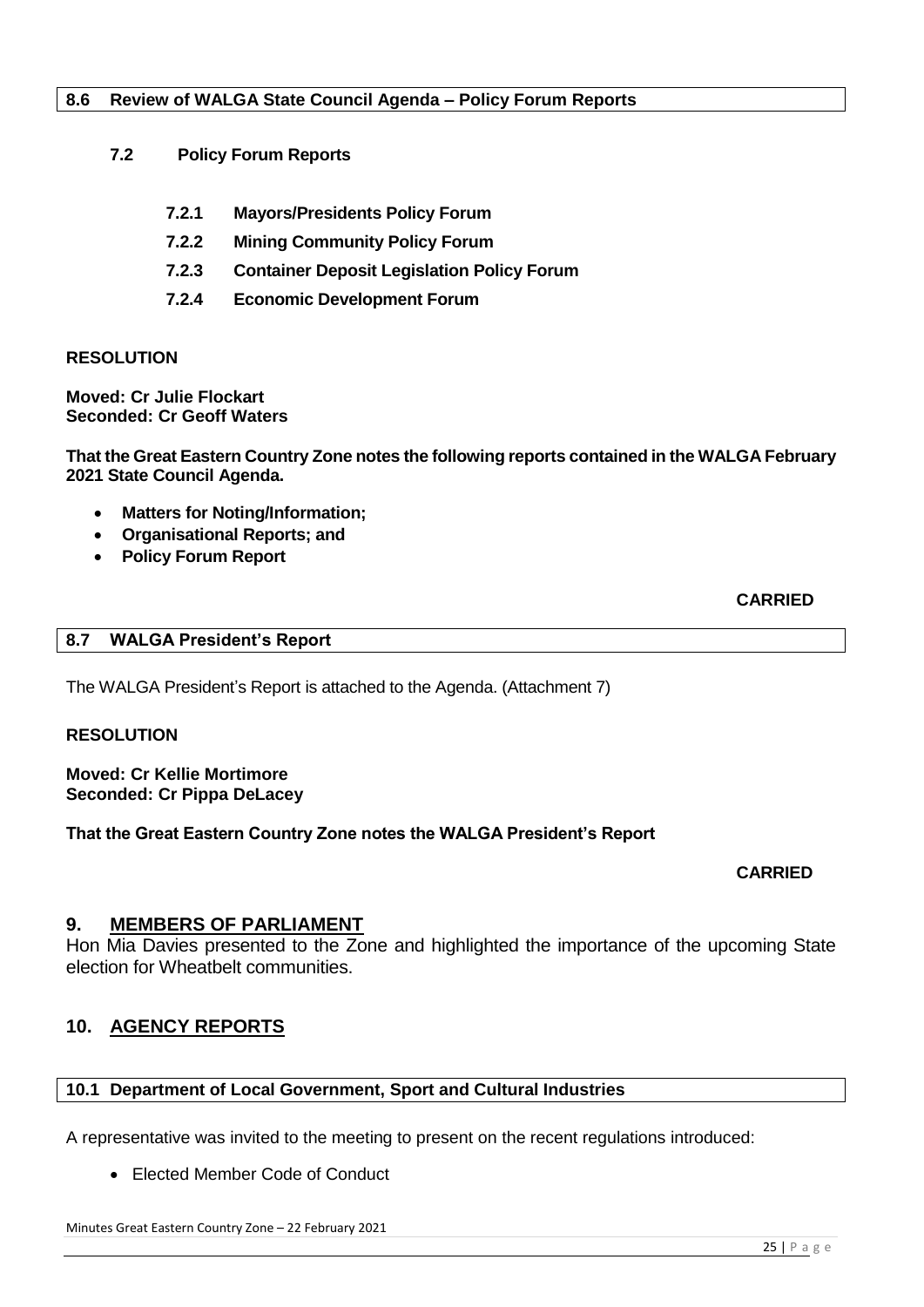- Standards for CEO Recruitment, Performance Review and Termination
- Employee Code of Conduct

The Department advised that the legislation staff were not available for this meeting, however they will organise webinars on the regulations in the future.

Jennifer Collins from the Wheatbelt office, provided a report for the meeting.

[DLGSC Zone Update Feb 2021](https://mailchi.mp/dlgsc.wa.gov.au/zone-update-from-the-department-of-local-government-sport-and-cultural-industries-1097266)

#### **NOTED**

#### <span id="page-25-0"></span>**10.2 Wheatbelt Development Commission**

Mr Rob Cossart, Wheatbelt Development Commission CEO, will provided an update for the zone.

#### <span id="page-25-1"></span>**NOTED**

#### **10.3 Main Roads Western Australia**

Mr Craig Manton provided an update to the Zone.

#### **NOTED**

#### <span id="page-25-2"></span>**10.4 Wheatbelt RDA**

Mandy Walker, RDA Wheatbelt presented to the Zone. Report was attached with the Agenda (Attachment 8)

#### **NOTED**

#### <span id="page-25-4"></span><span id="page-25-3"></span>**11. EMERGING ISSUES**

#### **11.1 CEO Recruitment Standards**

Mia Maxfield shared concerns on the Department of Local Government, Sport and Cultural Industries guidelines on CEO Recruitment Standards. The DLGSC have been advised and will be making corrections to the guidelines.

#### <span id="page-25-5"></span>**NOTED**

#### **11.2 Federal Government National On-Farm Emergency Water Infrastructure Rebate Scheme**

Rob Cossart, CEO Wheatbelt Development Commission, will present at the next meeting of the Great Eastern Country Zone.

#### <span id="page-25-6"></span>**11.3 WALGA Transport and Roads Forum**

The Zone was informed that the WALGA Transport and Roads Forum is now taking place on Friday 14 May, 2021 at Crown Perth.